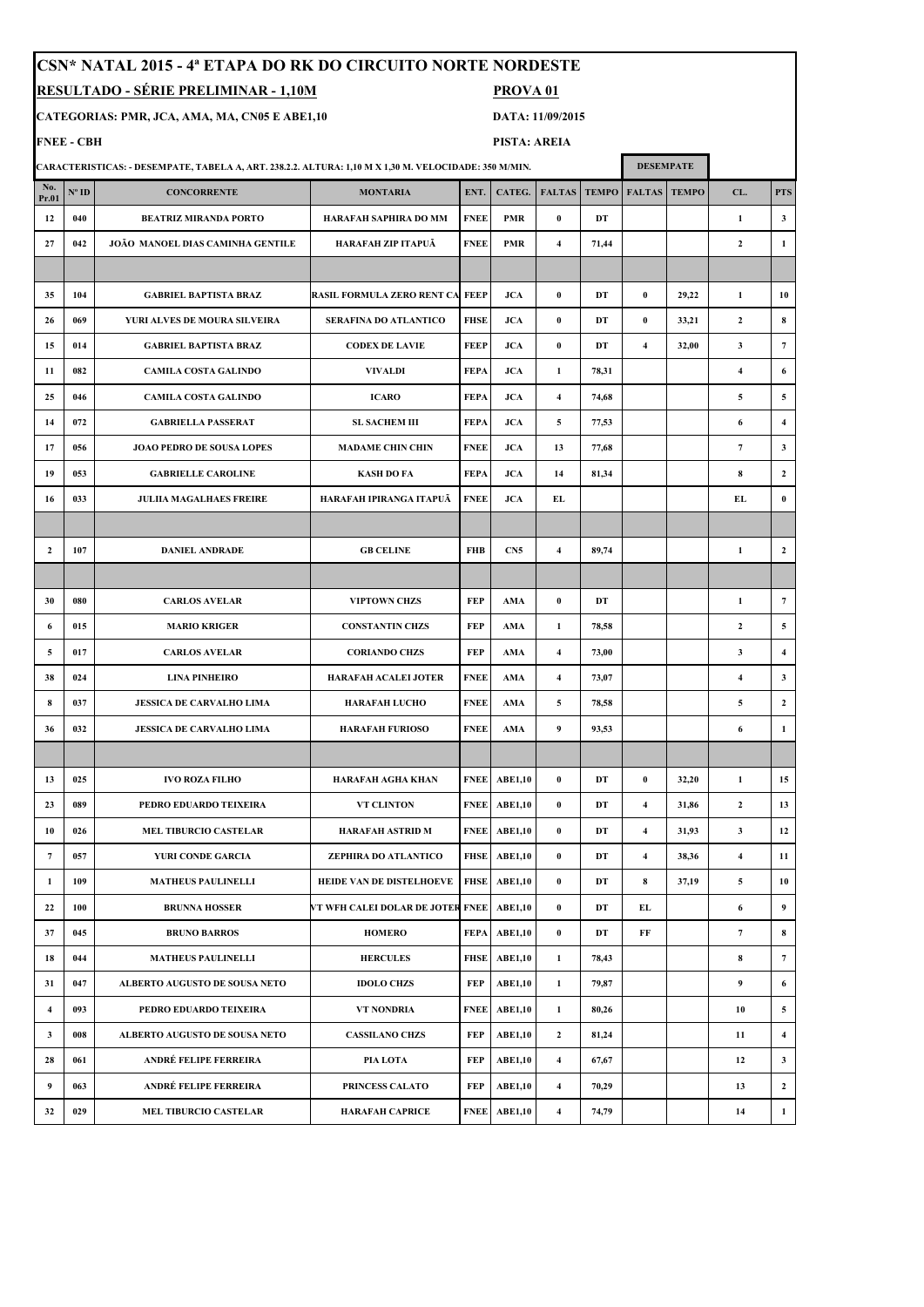|                         | CSN* NATAL 2015 - 4ª ETAPA DO RK DO CIRCUITO NORTE NORDESTE |                                                                                                       |                                     |             |                     |                  |       |                     |              |                         |                         |                |              |                  |
|-------------------------|-------------------------------------------------------------|-------------------------------------------------------------------------------------------------------|-------------------------------------|-------------|---------------------|------------------|-------|---------------------|--------------|-------------------------|-------------------------|----------------|--------------|------------------|
|                         |                                                             | RESULTADO - SÉRIE INTERMEDIÁRIA - 1,20M                                                               |                                     |             | PROVA <sub>02</sub> |                  |       |                     |              |                         |                         |                |              |                  |
|                         |                                                             | CATEGORIAS: MR, JC, AM, M, CN06 E ABE1,20                                                             |                                     |             |                     | DATA: 11/09/2015 |       |                     |              |                         |                         |                |              |                  |
|                         | <b>FNEE - CBH</b>                                           |                                                                                                       |                                     |             | <b>PISTA: AREIA</b> |                  |       |                     |              |                         |                         |                |              |                  |
|                         |                                                             | CARACTERISTICAS: - DESEMPATE, TABELA A, ART. 238.2.2. ALTURA: 1,20 M X 1,40 M. VELOCIDADE: 350 M/MIN. |                                     |             |                     |                  |       | <b>DESEMPATE</b>    |              | CATEG.                  |                         |                | <b>GERAL</b> |                  |
| No.<br>Pr.02            | $N^{\circ}$ ID                                              | <b>CONCORRENTE</b>                                                                                    | <b>MONTARIA</b>                     | ENT.        | CATEG.              | <b>FALTAS</b>    |       | <b>TEMPO FALTAS</b> | <b>TEMPO</b> | CL.                     | PTS CL.                 |                |              | <b>PREMIACÃO</b> |
| 1                       | 074                                                         | <b>ALBERTO AUGUSTO DE SOUSA NETO</b>                                                                  | <b>SL SHIMMART CHZS</b>             | <b>FEP</b>  | <b>ABE1.20</b>      | $\bf{0}$         | DT    | $\bf{0}$            | 36.22        | $\mathbf{1}$            | 9                       | $\mathbf{2}$   | RS           | 300.00           |
| 13                      | 047                                                         | <b>ALBERTO AUGUSTO DE SOUSA NETO</b>                                                                  | <b>IDOLO CHZS</b>                   | FEP         | <b>ABE1,20</b>      | $\bf{0}$         | DT    | $\bf{0}$            | 37,53        | $\overline{2}$          | $\overline{7}$          | 3              | <b>RS</b>    | 220,00           |
| 3                       | 084                                                         | PEDRO EDUARDO TEIXEIRA                                                                                | <b>VT BALACK</b>                    | <b>FNEE</b> | <b>ABE1,20</b>      | $\bf{0}$         | DT    | $\overline{4}$      | 31,80        | 3                       | 6                       | $\overline{4}$ | RS           | 50,00            |
| 8                       | 045                                                         | <b>BRUNO BARROS</b>                                                                                   | <b>HOMERO</b>                       | <b>FEPA</b> | <b>ABE1,20</b>      | $\bf{0}$         | DT    | $\overline{4}$      | 33,75        | $\overline{4}$          | 5                       | 5              | <b>RS</b>    | 100.00           |
| 11                      | 090                                                         | PEDRO EDUARDO TEIXEIRA                                                                                | <b>VT ELETRON</b>                   | <b>FNEE</b> | <b>ABE1,20</b>      | 1                | 77,28 |                     |              | 5                       | $\overline{4}$          | 6              | <b>RS</b>    | 50,00            |
| $\overline{7}$          | 054                                                         | <b>ALBERTO AUGUSTO DE SOUSA NETO</b>                                                                  | <b>LAMENDOR CHZS</b>                | <b>FEP</b>  | <b>ABE1,20</b>      | $\overline{4}$   | 74,77 |                     |              | 6                       | $\overline{\mathbf{3}}$ | 9              | RS           | 135,00           |
| 6                       | 021                                                         | <b>JORGE LUIS PASSAMANI</b>                                                                           | <b>FLORIANO J MEN</b>               | <b>FEPA</b> | <b>ABE1,20</b>      | 5                | 93,63 |                     |              | $\overline{7}$          | $\overline{2}$          | 11             | <b>RS</b>    | 85,00            |
| $\overline{\mathbf{4}}$ | 106                                                         | <b>RODRIGO GOMES</b>                                                                                  | <b>GB ELINA</b>                     | <b>FHB</b>  | <b>ABE1,20</b>      | 6                | 81.28 |                     |              | 8                       | 1                       | 12             | RS           | 50,00            |
|                         |                                                             |                                                                                                       |                                     |             |                     |                  |       |                     |              |                         |                         |                |              |                  |
| $\mathbf{2}$            | 012                                                         | <b>CARLOS AVELAR</b>                                                                                  | <b>CHELLO CHZS</b>                  | <b>FEP</b>  | AM                  | $\bf{0}$         | DT    | $\mathbf{0}$        | 30.78        | 1                       | $\overline{4}$          | 1              | <b>RS</b>    | 505.00           |
| 12                      | 017                                                         | <b>CARLOS AVELAR</b>                                                                                  | <b>CORIANDO CHZS</b>                | <b>FEP</b>  | AM                  | $\overline{4}$   | 73.47 |                     |              | $\overline{2}$          | $\overline{2}$          | 8              | RS           | 65,00            |
| 5                       | 015                                                         | <b>MARIO KRIGER</b><br><b>CONSTANTIN CHZS</b><br><b>FEP</b>                                           |                                     |             |                     | $\overline{4}$   | 74.82 |                     |              | $\overline{\mathbf{3}}$ | $\mathbf{1}$            | 10             | RS           | 50,00            |
|                         |                                                             |                                                                                                       |                                     |             |                     |                  |       |                     |              |                         |                         |                |              |                  |
| 9                       | 038                                                         | <b>FELIPE MICELLI NOLETO</b>                                                                          | <b>HARAFAH PLATINUM COOPER FNEE</b> |             | JС                  | $\mathbf{2}$     | 81.54 |                     |              | 1                       | $\mathbf{2}$            | $\overline{7}$ | <b>RS</b>    | 65,00            |

|                |                              | CSN* NATAL 2015 - 4ª ETAPA DO RK DO CIRCUITO NORTE NORDESTE                                           |                                     |             |                     |                |       |                           |       |                         |                |                |              |           |
|----------------|------------------------------|-------------------------------------------------------------------------------------------------------|-------------------------------------|-------------|---------------------|----------------|-------|---------------------------|-------|-------------------------|----------------|----------------|--------------|-----------|
|                |                              | RESULTADO - SÉRIE ESPECIAL - 1,30M                                                                    |                                     |             | PROVA <sub>03</sub> |                |       |                           |       |                         |                |                |              |           |
|                |                              | CATEGORIAS: PJR, JCTOP, AMTOP, MTOP, CN07 E ABE 1,30                                                  |                                     |             | DATA: 11/09/2015    |                |       |                           |       |                         |                |                |              |           |
|                | <b>FNEE - CBH</b>            |                                                                                                       |                                     |             | PISTA: AREIA        |                |       |                           |       |                         |                |                |              |           |
|                |                              | CARACTERISTICAS: - DESEMPATE, TABELA A, ART. 238.2.2. ALTURA: 1,30 M X 1,50 M. VELOCIDADE: 350 M/MIN. |                                     |             |                     |                |       | <b>DESEMPATE</b>          |       |                         |                |                | <b>GERAL</b> |           |
| No.<br>Pr.03   | $\mathbf{N}^{\mathrm{o}}$ ID | <b>CONCORRENTE</b>                                                                                    | <b>MONTARIA</b>                     | ENT.        |                     | CATEG. FALTAS  |       | <b>TEMPO FALTAS TEMPO</b> |       | CL.                     | PTS CL.        |                |              | PREMIAÇÃO |
| $\overline{2}$ | 008                          | <b>ALBERTO AUGUSTO DE SOUSA NETO</b>                                                                  | <b>CASSILANO CHZS</b>               | <b>FEP</b>  | <b>ABE1,30</b>      | $\overline{4}$ | 79,45 |                           |       | 1                       | 5              | $\overline{4}$ | RS           | 165,00    |
| 6              | 007                          | PEDRO EDUARDO TEIXEIRA                                                                                | <b>VT OLIVER</b>                    |             | FNEE ABE1,30        | 6              | 84,38 |                           |       | $\overline{2}$          | 3              | 5.             | <b>RS</b>    | 125,00    |
| 9              | 094                          | <b>ALBERTO AUGUSTO DE SOUSA NETO</b>                                                                  | <b>LAMENDOR CHZS</b>                | <b>FEP</b>  | <b>ABE1.30</b>      | 12             | 78.52 |                           |       | $\overline{\mathbf{3}}$ | $\mathbf{2}$   | 9              | <b>RS</b>    | 60,00     |
| 11             | 054                          | <b>MOISES FELIPE</b>                                                                                  | <b>OH CARLOS JOAQUIM</b>            | <b>FEPA</b> | <b>ABE1,30</b>      | EL.            |       |                           |       | EL                      | $\mathbf{0}$   | EL             | <b>RS</b>    |           |
|                |                              |                                                                                                       |                                     |             |                     |                |       |                           |       |                         |                |                |              |           |
| $\overline{7}$ | 051                          | <b>MATHEUS PAULINELLI</b>                                                                             | <b>IRON Z</b>                       |             | <b>FHSE AMTOP</b>   | $\bf{0}$       | DT    | $\bf{0}$                  | 37.81 | 1                       | $\mathbf{2}$   | $\overline{2}$ | <b>RS</b>    | 370.00    |
|                |                              |                                                                                                       |                                     |             |                     |                |       |                           |       |                         |                |                |              |           |
| 8              | 038                          | <b>FELIPE MICELLI NOLETO</b>                                                                          | <b>HARAFAH PLATINUM COOPER FNEE</b> |             | <b>JCTOP</b>        | $\bf{0}$       | DT    | FF                        |       | 1                       | $\mathbf{3}$   | $\mathbf{3}$   | <b>RS</b>    | 265,00    |
| $\overline{4}$ | 034                          | <b>EKATERINI PERIVOLARIS</b>                                                                          | <b>HARAFAH KIM HT</b>               | <b>FNEE</b> | <b>JCTOP</b>        | 8              | 77,74 |                           |       | $\overline{2}$          | 1.             | $\overline{7}$ | <b>RS</b>    | 80,00     |
|                |                              |                                                                                                       |                                     |             |                     |                |       |                           |       |                         |                |                |              |           |
| 10             | 102                          | <b>PAULO MIRANDA</b>                                                                                  | <b>ZEN</b>                          | <b>FEP</b>  | PJR                 | $\bf{0}$       | DT    | $\mathbf{0}$              | 35.45 | 1                       | $\overline{4}$ | $\mathbf{1}$   | <b>RS</b>    | 675,00    |
| $\mathbf{1}$   | 011                          | <b>PAULO MIRANDA</b>                                                                                  | <b>CHARLESTON</b>                   | <b>FEP</b>  | P.IR                | 8              | 77.53 |                           |       | $\overline{2}$          | $\mathbf{2}$   | 6              | <b>RS</b>    | 100,00    |
| 3              | 010                          | HENRY HARDMAN VIRGOLINO                                                                               | <b>CHABLIS Z</b>                    | <b>FEPA</b> | P.IR                | 11             | 91.78 |                           |       | 3                       | 1              | 8              | <b>RS</b>    | 80,00     |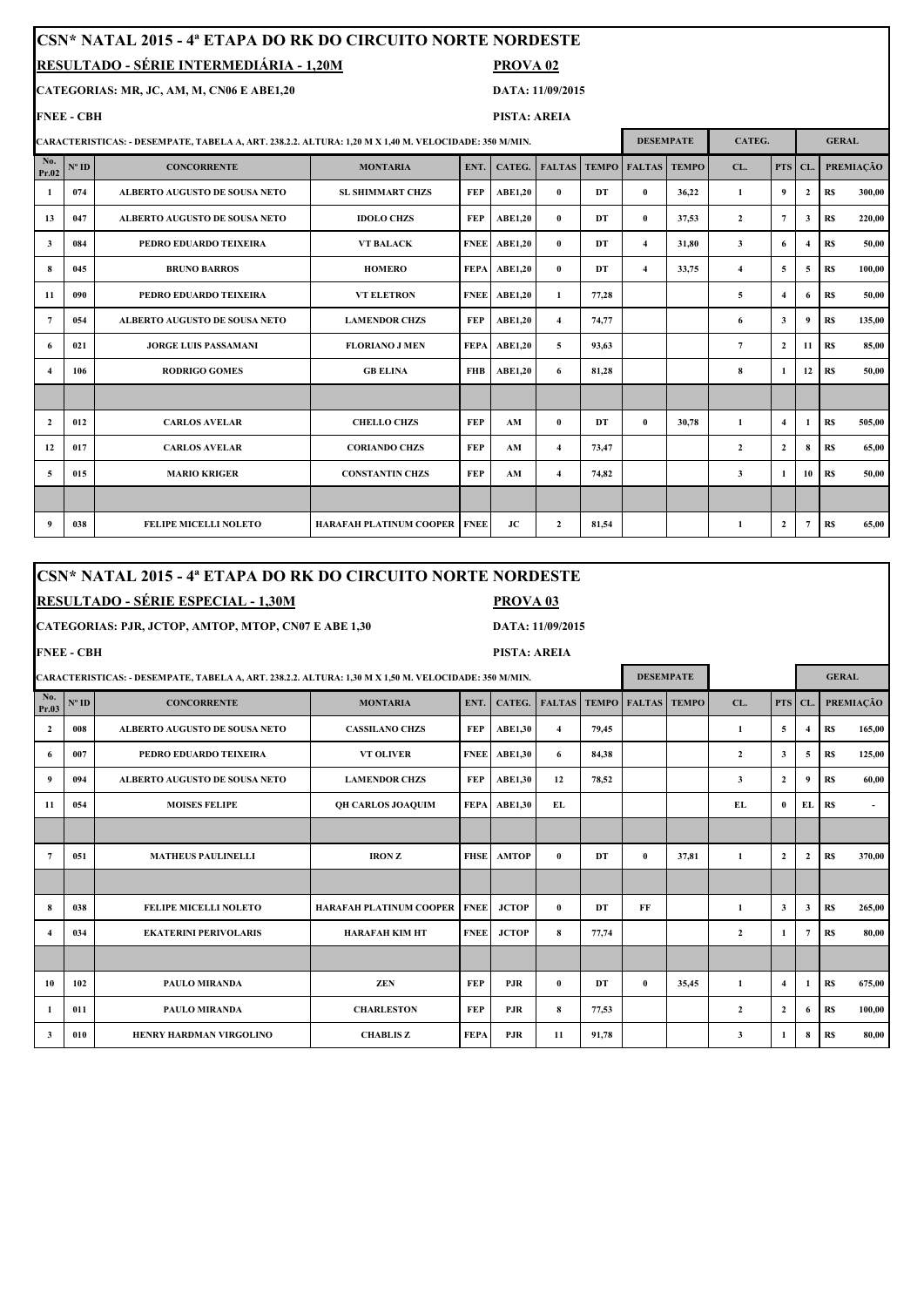|                         | CSN* NATAL 2015 - 4ª ETAPA DO RK DO CIRCUITO NORTE NORDESTE |                                                                                                                                                                                |                                             |             |                  |                 |              |               |                         |                         |                |
|-------------------------|-------------------------------------------------------------|--------------------------------------------------------------------------------------------------------------------------------------------------------------------------------|---------------------------------------------|-------------|------------------|-----------------|--------------|---------------|-------------------------|-------------------------|----------------|
|                         |                                                             | RESULTADO - SÉRIE EXTRA - 1,00M                                                                                                                                                |                                             |             | <b>PROVA 05</b>  |                 |              |               |                         |                         |                |
|                         |                                                             | CATEGORIAS: MMR, JCB, AMB, MB, CN04 E ABE 1,00                                                                                                                                 |                                             |             | DATA: 11/09/2015 |                 |              | TI:           | 66                      |                         |                |
|                         | <b>FNEE - CBH</b>                                           |                                                                                                                                                                                |                                             |             | PISTA: AREIA     |                 |              |               |                         |                         |                |
|                         |                                                             | CARACTERISTICAS: - AMADOR B: DESEMPATE, TABELA A, ART. 238.2.2; DEMAIS: FAIXA DE TEMPO C/ TEMPO IDEAL, TABELA A,<br>238.6.2.3. ALTURA: 1,00 M X 1,20 M. VELOCIDADE: 350 M/MIN. |                                             |             |                  |                 |              |               |                         |                         |                |
| No.<br>Pr.05            | $N^o$ ID                                                    | <b>CONCORRENTE</b>                                                                                                                                                             | <b>MONTARIA</b>                             | ENT.        |                  | CATEG.   FALTAS | <b>TEMPO</b> | APROX.        | CL                      | <b>PTS</b>              |                |
| 5                       | 089                                                         | PEDRO LUIS TINOCO                                                                                                                                                              | <b>VT CLINTON</b>                           | <b>FNEE</b> | <b>ABE1,00</b>   | $\bf{0}$        | 64,98        | 1,02          | $\mathbf{1}$            | 8                       |                |
| 1                       | 088                                                         | PEDRO EDUARDO TEIXEIRA                                                                                                                                                         | VT CHANDON                                  | <b>FNEE</b> | <b>ABE1,00</b>   | $\bf{0}$        | 64,41        | 1,59          | $\overline{2}$          | 6                       |                |
| 24                      | 110                                                         | PEDRO EDUARDO TEIXEIRA                                                                                                                                                         | VT SASHA                                    | <b>FNEE</b> | <b>ABE1,00</b>   | $\bf{0}$        | 67,61        | 1,61          | 3                       | 5                       |                |
| 28                      | 083                                                         | <b>GUILHERME PARIZIO GUIMARAES</b>                                                                                                                                             | <b>VIVALDI CHZS</b>                         | <b>FEP</b>  | <b>ABE1,00</b>   | 1               | 61,66        | 4,34          | $\overline{4}$          | $\overline{4}$          |                |
| 17                      | 111                                                         | <b>GERALDO MELLO</b>                                                                                                                                                           | <b>QUICK SILVER</b>                         | <b>FNEE</b> | <b>ABE1,00</b>   | $\overline{2}$  | 74,48        | 8,48          | 5                       | 3                       |                |
| 12                      | 035                                                         | <b>IVO ROZA FILHO</b>                                                                                                                                                          | <b>HARAFAH LE BRANCHU</b>                   | <b>FNEE</b> | <b>ABE1,00</b>   | 8               | 64,09        | 1,91          | 6                       | $\mathbf{2}$            |                |
| 26                      | 041                                                         | <b>IVO ROZA FILHO</b>                                                                                                                                                          | <b>HARAFAH XEQUE MATE</b>                   | <b>FNEE</b> | <b>ABE1,00</b>   | 9               | 62,24        | 3,76          | $\overline{7}$          | $\mathbf{1}$            |                |
|                         |                                                             |                                                                                                                                                                                |                                             |             |                  |                 |              |               |                         |                         |                |
| 14                      | 087                                                         | PEDRO EDUARDO TEIXEIRA                                                                                                                                                         | VT CHAMKAR J MEN                            | <b>FNEE</b> | <b>CN04</b>      | $\overline{4}$  | 66,11        | 0,11          | 1                       | $\mathbf{2}$            |                |
|                         |                                                             |                                                                                                                                                                                |                                             |             |                  |                 |              |               |                         |                         |                |
| 10                      | 005                                                         | <b>SABRINA MICHELLE TOSTO</b>                                                                                                                                                  | <b>BUCEFALO DAS TORRES</b>                  | <b>FHB</b>  | JCB              | $\bf{0}$        | 64,44        | 1,56          | 1                       | $\overline{7}$          |                |
| 6                       | 075                                                         | <b>FELIPE MOURA</b>                                                                                                                                                            | <b>SL SOMMET</b>                            | <b>FEP</b>  | JCB              | 8               | 66,85        | 0,85          | $\overline{2}$          | 5                       |                |
| 13                      | 097                                                         | <b>KARINA DINIZ</b>                                                                                                                                                            | <b>VT SILVERADO</b>                         | <b>FNEE</b> | JCB              | 13              | 87,53        | 21,53         | 3                       | $\overline{\mathbf{4}}$ |                |
| 22                      | 112                                                         | <b>CAMILA CALADO</b>                                                                                                                                                           | <b>NICOLE</b>                               | <b>FNEE</b> | JCB              | EL              |              |               | EL                      | $\bf{0}$                |                |
| 29                      | 033                                                         | <b>JULIA MAGALHAES FREIRE</b>                                                                                                                                                  | HARAFAH IPIRANGA ITAPUĀ                     | <b>FNEE</b> | JCB              | EL              |              |               | EL                      | $\bf{0}$                |                |
| 9                       | 092                                                         | <b>SOPHIA MACIEL</b>                                                                                                                                                           | VT HSCH INFANTIL                            | <b>FNEE</b> | JCB              | EL              |              |               | EL                      | $\bf{0}$                |                |
|                         |                                                             |                                                                                                                                                                                |                                             |             |                  |                 |              |               |                         |                         |                |
| 25                      | 016                                                         | MARINA MARSICANO DE GUSMÃO                                                                                                                                                     | <b>CORDELIA</b>                             | <b>FEPA</b> | <b>MMR</b>       | $\bf{0}$        | 64,94        | 1,06          | 1                       | 14                      |                |
| 21                      | 070                                                         | JOAO MARCELO MONTE SANTOS                                                                                                                                                      | <b>SILVER GOLD</b>                          | <b>FEP</b>  | <b>MMR</b>       | $\bf{0}$        | 64,54        | 1,46          | $\overline{2}$          | 12                      |                |
| 11                      | 076                                                         | HENRIQUE MARANHÃO                                                                                                                                                              | <b>STRAUSS DA BARRA</b>                     | <b>FEP</b>  | <b>MMR</b>       | $\bf{0}$        | 63,79        | 2,21          | $\mathbf{3}$            | 11                      |                |
| 19                      | 025                                                         | <b>VINICIUS ROCHA GOMES</b>                                                                                                                                                    | <b>HARAFAH AGHA KHAN</b>                    | <b>FNEE</b> | <b>MMR</b>       | $\bf{0}$        | 63,66        | 2,34          | $\overline{\mathbf{4}}$ | 10                      |                |
| 20                      | 063                                                         | JOAO FELIPE MARANHÃO GOMES                                                                                                                                                     | PRINCESS CALATO                             | <b>FEP</b>  | <b>MMR</b>       | $\mathbf{1}$    | 62,86        | 3,14          | 5                       | 9                       |                |
| 16                      | 050                                                         | <b>JOAO PEDRO CHAVES</b>                                                                                                                                                       | <b>INDIARA</b>                              | <b>FEP</b>  | <b>MMR</b>       | $\mathbf{1}$    | 62,62        | 3,38          | 6                       | 8                       |                |
| 8                       | 061                                                         | JOÃO FELIPE MARANHÃO GOMES                                                                                                                                                     | PIA LOTA                                    | <b>FEP</b>  | <b>MMR</b>       | $\mathbf{1}$    | 62,50        | 3,50          | $\tau$                  | $\overline{7}$          |                |
| $\overline{\mathbf{4}}$ | 078                                                         | <b>JOAO PEDRO CHAVES</b>                                                                                                                                                       | <b>TOULOSE</b>                              | <b>FEP</b>  | <b>MMR</b>       | $\mathbf{1}$    | 61,93        | 4,07          | 8                       | 6                       |                |
| 23                      | 073                                                         | PAULO HENRIQUE                                                                                                                                                                 | <b>SL SAFO</b>                              | <b>FEP</b>  | <b>MMR</b>       | $\mathbf{1}$    | 61,17        | 4,83          | 9                       | 5                       |                |
| $\mathbf{2}$            | 036                                                         | <b>RAQUEL PINHEIRO</b>                                                                                                                                                         | <b>HARAFAH LIRA DAS</b><br><b>CATARATAS</b> | <b>FNEE</b> | <b>MMR</b>       | $\mathbf{1}$    | 60,65        | 5,35          | 10                      | $\overline{4}$          |                |
| $\overline{7}$          | 071                                                         | JOAO MARCELO MONTE SANTOS                                                                                                                                                      | <b>SIL VOUS PLAIT</b>                       | <b>FEP</b>  | <b>MMR</b>       | 5               | 61,93        | 4,07          | 11                      | 3                       |                |
| $\mathbf{3}$            | 043                                                         | CECILIA DIAS CAMINHA GENTILE                                                                                                                                                   | <b>HARAFAH JACK BLACK</b>                   | <b>FNEE</b> | <b>MMR</b>       | 8               | 68,69        | 2,69          | 12                      | $\mathbf{2}$            |                |
| 27                      | 081                                                         | HENRIQUE MARANHÃO                                                                                                                                                              | <b>VISCONDE</b>                             | <b>FEP</b>  | <b>MMR</b>       | 8               | 63,15        | 2,85          | 13                      | $\mathbf{1}$            |                |
| No.<br>Pr.05            | N° ID                                                       | <b>CONCORRENTE</b>                                                                                                                                                             | <b>MONTARIA</b>                             | ENT.        | CATEG.           | <b>FALTAS</b>   | <b>TEMPO</b> | <b>FALTAS</b> | <b>TEMPO</b>            | CL                      | <b>PTS</b>     |
| 33                      | 085                                                         | ROMERO MARANHÃO                                                                                                                                                                | <b>VT BRISTOL</b>                           | <b>FEP</b>  | AMB              | $\bf{0}$        | DT           | $\bf{0}$      | 31,16                   | $\mathbf{1}$            | 6              |
| 35                      | 021                                                         | VANESSA MARIA HARDMAN VIRGOLINO                                                                                                                                                | <b>FLORIANO J MEN</b>                       | <b>FEPA</b> | AMB              | $\bf{0}$        | DT           | $\bf{0}$      | 33,22                   | $\mathbf{2}$            | $\overline{4}$ |
| 32                      | 091                                                         | <b>JULIANO NEGREIROS</b>                                                                                                                                                       | VT FARCO                                    | <b>FNEE</b> | AMB              | $\bf{0}$        | DT           | 15            | 57,68                   | 3                       | 3              |
| 30                      | 039                                                         | <b>DIEGO GOMES</b>                                                                                                                                                             | <b>HARAFAH REMONTA</b><br><b>EGOLATRA</b>   | <b>FNEE</b> | AMB              | $\overline{4}$  | 62,10        |               |                         | $\overline{4}$          | $\overline{2}$ |
| 31                      | 022                                                         | <b>LISA MICHELLE TOSTO</b>                                                                                                                                                     | <b>GR GANDHI</b>                            | <b>FHB</b>  | AMB              | 9               | 69,38        |               |                         | 5                       | $\mathbf{1}$   |
|                         |                                                             |                                                                                                                                                                                |                                             |             |                  |                 |              |               |                         |                         |                |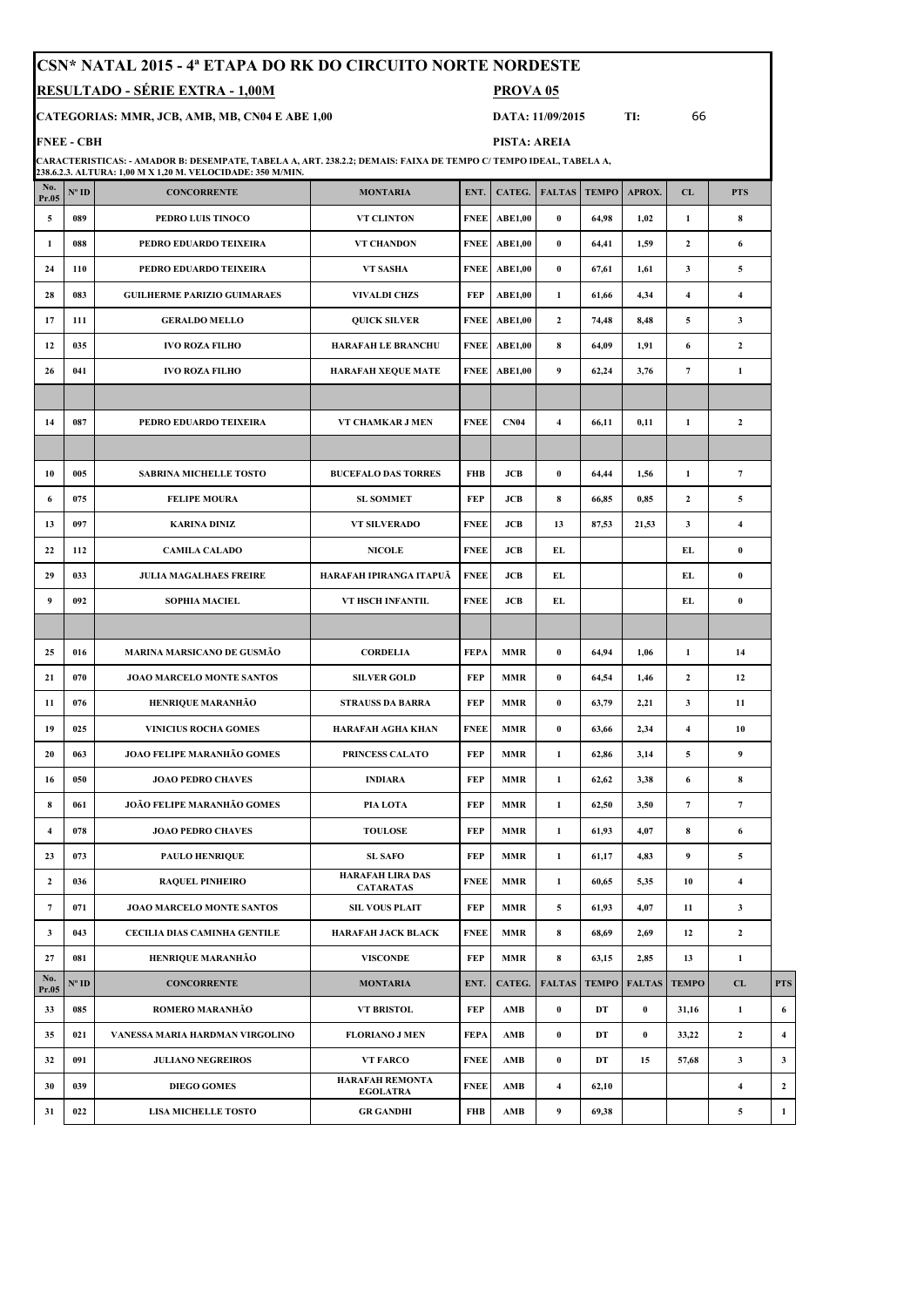|                | <b>CSN* NATAL 2015 - 4ª ETAPA DO RK DO CIRCUITO NORTE NORDESTE</b>                                                                 |                                                                                                                                                                                 |                                                    |             |                          |                    |              |        |                |  |
|----------------|------------------------------------------------------------------------------------------------------------------------------------|---------------------------------------------------------------------------------------------------------------------------------------------------------------------------------|----------------------------------------------------|-------------|--------------------------|--------------------|--------------|--------|----------------|--|
|                | RESULTADO - SÉRIE EXTRA - 1,00M<br>67<br>PROVA <sub>06</sub><br>CATEGORIAS: MMR, JCB, AMB, MB, CN04 E ABE 1,00<br>DATA: 12/09/2015 |                                                                                                                                                                                 |                                                    |             |                          |                    |              |        |                |  |
|                |                                                                                                                                    |                                                                                                                                                                                 |                                                    |             |                          |                    |              |        |                |  |
|                | <b>FNEE - CBH</b>                                                                                                                  |                                                                                                                                                                                 |                                                    |             | PISTA: AREIA             |                    |              |        |                |  |
|                |                                                                                                                                    | CARACTERISTICAS: - AMADOR B: CRONOMETRO, TABELA A, ART. 238.2.1; DEMAIS: FAIXA DE TEMPO C/ TEMPO IDEAL, TABELA<br>A, 238.6.2.3. ALTURA: 1,00 M X 1,20 M. VELOCIDADE: 350 M/MIN. |                                                    |             |                          |                    |              |        |                |  |
| No.<br>Pr.06   | N° ID                                                                                                                              | <b>CONCORRENTE</b>                                                                                                                                                              | <b>MONTARIA</b>                                    | ENT.        | CATEG.                   | <b>FALTAS</b>      | <b>TEMPO</b> | APROX. | CL.            |  |
| 8              | 110                                                                                                                                | PEDRO EDUARDO TEIXEIRA                                                                                                                                                          | VT SASHA                                           | <b>FNEE</b> | <b>ABE1,00</b>           | $\bf{0}$           | 67,68        | 67,68  | $\mathbf{1}$   |  |
| 10             | 089                                                                                                                                | PEDRO LUIS TINOCO                                                                                                                                                               | <b>VT CLINTON</b>                                  | <b>FNEE</b> | <b>ABE1,00</b>           | $\bf{0}$           | 66,22        | 66,22  | 2              |  |
| 6              | 083                                                                                                                                | <b>GUILHERME PARIZIO GUIMARAES</b>                                                                                                                                              | <b>VIVALDI CHZS</b>                                | FEP         | <b>ABE1,00</b>           | $\bf{0}$           | 65,67        | 65,67  | 3              |  |
| 5              | 092                                                                                                                                | <b>FLÁVIO VELOSO</b>                                                                                                                                                            | VT HSCH INFANTIL                                   | <b>FNEE</b> | <b>ABE1,00</b>           | $\bf{0}$           | 68,85        | 68,85  | 4              |  |
| $\mathbf{1}$   | 088                                                                                                                                | PEDRO EDUARDO TEIXEIRA                                                                                                                                                          | VT CHANDON                                         | <b>FNEE</b> | <b>ABE1,00</b>           | $\bf{0}$           | 64,18        | 64,18  | 5              |  |
| $\mathbf{2}$   | 009                                                                                                                                | <b>EDUARDO BAPTISTA</b>                                                                                                                                                         | <b>CASSINO ROYALE</b>                              | FEPA        | <b>ABE1,00</b>           | 1                  | 72,18        | 72,18  | 6              |  |
| 3              | 041                                                                                                                                | <b>IVO ROZA FILHO</b>                                                                                                                                                           | <b>HARAFAH XEQUE MATE</b>                          | <b>FNEE</b> | <b>ABE1,00</b>           | $\overline{\bf 4}$ | 64,39        | 64,39  | $\overline{7}$ |  |
| $\overline{4}$ | 111                                                                                                                                | <b>GERALDO MELLO</b>                                                                                                                                                            | <b>QUICK SILVER</b>                                | <b>FNEE</b> | <b>ABE1,00</b>           | 21                 | 73,43        | 73,43  | 8              |  |
|                |                                                                                                                                    |                                                                                                                                                                                 |                                                    |             |                          |                    |              |        |                |  |
| 32             | 085                                                                                                                                | ROMERO MARANHÃO                                                                                                                                                                 | <b>VT BRISTOL</b>                                  | FEP         | AMB                      | $\bf{0}$           | 48,99        |        | $\mathbf{1}$   |  |
| 30             | 022                                                                                                                                | <b>LISA MICHELLE TOSTO</b>                                                                                                                                                      | <b>GR GANDHI</b>                                   | <b>FHB</b>  | AMB                      | $\bf{0}$           | 65,96        |        | $\mathbf{2}$   |  |
| 28             | 035                                                                                                                                | <b>UINIE CAMINHA</b>                                                                                                                                                            | <b>HARAFAH LE BRANCHU</b>                          | <b>FNEE</b> | AMB                      | $\overline{4}$     | 57,61        |        | 3              |  |
| 29             | 039                                                                                                                                | <b>DIEGO GOMES</b>                                                                                                                                                              | <b>HARAFAH REMONTA</b><br><b>EGOLATRA</b>          | <b>FNEE</b> | AMB                      | $\overline{4}$     | 64,10        |        | 4              |  |
| 31             | 021                                                                                                                                | VANESSA MARIA HARDMAN VIRGOLINO                                                                                                                                                 | <b>FLORIANO J MEN</b>                              | <b>FEPA</b> | AMB                      | 8                  | 52,42        |        | 5              |  |
| 27             | 091                                                                                                                                | <b>JULIANO NEGREIROS</b>                                                                                                                                                        | VT FARCO                                           | <b>FNEE</b> | AMB                      | EL                 |              |        | EL             |  |
|                |                                                                                                                                    |                                                                                                                                                                                 |                                                    |             |                          |                    |              |        |                |  |
| 26             | 087                                                                                                                                | PEDRO EDUARDO TEIXEIRA                                                                                                                                                          | VT CHAMKAR J MEN                                   | <b>FNEE</b> | <b>CN04</b>              | $\bf{0}$           | 70,75        | 70,75  | $\mathbf{1}$   |  |
|                |                                                                                                                                    |                                                                                                                                                                                 |                                                    |             |                          |                    |              |        |                |  |
| 16             | 005                                                                                                                                | <b>SABRINA MICHELLE TOSTO</b>                                                                                                                                                   | <b>BUCEFALO DAS TORRES</b>                         | <b>FHB</b>  | JCB                      | $\bf{0}$           | 65,16        | 65,16  | $\mathbf{1}$   |  |
| 15             | 097                                                                                                                                | KARINA DINIZ                                                                                                                                                                    | <b>VT SILVERADO</b>                                | <b>FNEE</b> | JCB                      | $\bf{0}$           | 63,31        | 63,31  | $\mathbf{2}$   |  |
| 13             | 112                                                                                                                                | <b>CAMILA CALADO</b>                                                                                                                                                            | <b>NICOLE</b>                                      | <b>FNEE</b> | JCB                      | $\overline{4}$     | 66,00        | 66,00  | 3              |  |
| 14             | 075                                                                                                                                | <b>FELIPE MOURA</b>                                                                                                                                                             | <b>SL SOMMET</b>                                   | FEP         | JCB                      | 4                  | 64,00        | 64,00  | 4              |  |
|                |                                                                                                                                    |                                                                                                                                                                                 |                                                    |             |                          |                    |              |        |                |  |
| 23             | 061                                                                                                                                | JOÃO FELIPE MARANHÃO GOMES                                                                                                                                                      | PIA LOTA                                           | FEP         | <b>MMR</b>               | $\bf{0}$           | 66,29        | 66,29  | $\mathbf{1}$   |  |
| 24             | 070                                                                                                                                | JOAO MARCELO MONTE SANTOS                                                                                                                                                       | <b>CHZS SILVER GOLD</b>                            | FEP         | <b>MMR</b>               | $\bf{0}$           | 68,07        | 68,07  | 2              |  |
| 21             | 050                                                                                                                                | <b>JOAO PEDRO CHAVES</b>                                                                                                                                                        | <b>INDIARA</b>                                     | FEP         | <b>MMR</b>               | $\pmb{0}$          | 65,50        | 65,50  | 3              |  |
| 25             | 016                                                                                                                                | <b>MARINA MARSICANO DE GUSMÃO</b>                                                                                                                                               | <b>CORDELIA</b>                                    | <b>FEPA</b> | <b>MMR</b>               | $\bf{0}$           | 65,43        | 65,43  | 4              |  |
| $\overline{7}$ | 071                                                                                                                                | <b>JOAO MARCELO MONTE SANTOS</b>                                                                                                                                                | <b>CHZS SIL VOUS PLAIT</b>                         | FEP         | <b>MMR</b>               | $\bf{0}$           | 65,07        | 65,07  | 5              |  |
| 22             | 076                                                                                                                                | <b>HENRIQUE MARANHÃO</b>                                                                                                                                                        | <b>STRAUSS DA BARRA</b>                            | FEP         | <b>MMR</b>               | $\bf{0}$           | 64,06        | 64,06  | 6              |  |
| 20             | 073                                                                                                                                | <b>PAULO HENRIQUE</b>                                                                                                                                                           | <b>SL SAFO</b>                                     | <b>FEP</b>  | <b>MMR</b>               | $\pmb{0}$          | 63,06        | 63,06  | $\overline{7}$ |  |
| 11             | 081                                                                                                                                | HENRIQUE MARANHÃO                                                                                                                                                               | <b>VISCONDE</b>                                    | FEP         | <b>MMR</b>               | $\mathbf{1}$       | 62,60        | 62,60  | 8              |  |
| 9              | 078                                                                                                                                | <b>JOAO PEDRO CHAVES</b>                                                                                                                                                        | <b>TOULOSE</b>                                     | <b>FEP</b>  | <b>MMR</b>               | $\mathbf{1}$       | 61,08        | 61,08  | 9              |  |
| 17             | 043                                                                                                                                | CECILIA DIAS CAMINHA GENTILE                                                                                                                                                    | <b>HARAFAH JACK BLACK</b>                          | <b>FNEE</b> | <b>MMR</b>               | $\overline{\bf 4}$ | 67,10        | 67,10  | 10             |  |
| 18<br>12       | 036<br>063                                                                                                                         | <b>RAQUEL PINHEIRO</b><br>JOAO FELIPE MARANHÃO GOMES                                                                                                                            | HARAFAH LIRA DAS CATARATAS FNEE<br>PRINCESS CALATO | <b>FEP</b>  | <b>MMR</b><br><b>MMR</b> | 5<br>EL            | 61,56        | 61,56  | 11<br>EL       |  |
| 19             | 025                                                                                                                                | <b>VINICIUS ROCHA GOMES</b>                                                                                                                                                     | <b>HARAFAH AGHA KHAN</b>                           | <b>FNEE</b> | <b>MMR</b>               | EL                 |              |        | EL.            |  |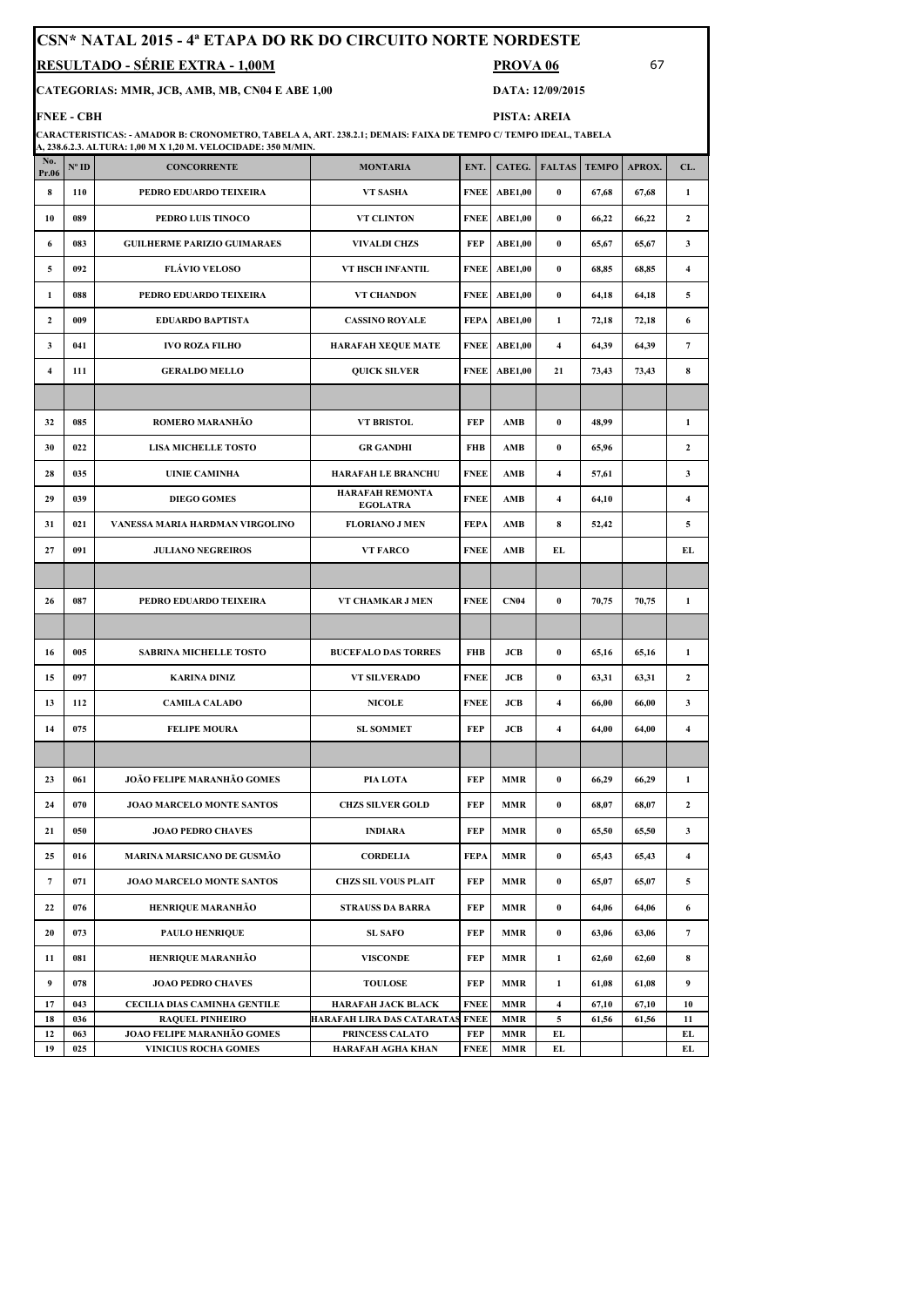## CSN\* NATAL 2015 - 4ª ETAPA DO RK DO CIRCUITO NORTE NORDESTE

RESULTADO - SÉRIE ESCOLA PRINCIPAL - 0,90M PROVA 07

CATEGORIA: ESCOLA PRINCIPAL DATA: 12/09/2015<br>
FNEE - CBH PISTA: AREIA

PISTA: AREIA

| CARACTERISTICAS: - FAIXA DE TEMPO C/TEMPO IDEAL, TABELA A, ART. 238.6.2.3. ALTURA: 0,90 M X 1,00 M. VELOC.: 350 M/MIN. |                |                               |                             |             |               |                                         |       |              | <b>PARCIAL CATEGORIA</b> |              |
|------------------------------------------------------------------------------------------------------------------------|----------------|-------------------------------|-----------------------------|-------------|---------------|-----------------------------------------|-------|--------------|--------------------------|--------------|
| No.<br>Pr.07                                                                                                           | $N^{\circ}$ ID | <b>CONCORRENTE</b>            | <b>MONTARIA</b>             |             |               | <b>ENT.   CATEG.   FALTAS   TEMPO  </b> |       | <b>APROX</b> | CL.                      | <b>PTS</b>   |
| 5                                                                                                                      | 066            | YASMIN BRAUM                  | PRODIGIO DO ATLANTICO       | <b>FHSE</b> | <b>EPRINC</b> | $\mathbf{0}$                            | 67.11 | 67.11        |                          | 13           |
|                                                                                                                        | 058            | YASMIN BRAUM                  | <b>TOUCHA DO ATLANTICO</b>  | <b>FHSE</b> | <b>EPRINC</b> | $\mathbf{0}$                            | 68.23 | 68.23        | $\mathbf{2}$             | 11           |
| 13                                                                                                                     | 060            | <b>BERNARDO LINS</b>          | VT PALADINO                 | <b>FNEE</b> | <b>EPRINC</b> | $\mathbf{0}$                            | 68.37 | 68.37        | 3                        | 10           |
| 12                                                                                                                     | 101            | <b>GABRIELA RATACASIO</b>     | <b>HARAFAH CORYLLUS</b>     | <b>FNEE</b> | <b>EPRINC</b> | $\mathbf{0}$                            | 65.30 | 65.30        | $\overline{\mathbf{4}}$  | 9            |
| 9                                                                                                                      | 098            | <b>GIOVANNA BAPTISTA BRAZ</b> | WHULIT                      | <b>FEEP</b> | <b>EPRINC</b> | $\mathbf{0}$                            | 64.57 | 64,57        | 5                        | 8            |
| 11                                                                                                                     | 077            | <b>BEATRIZ NUNES</b>          | VT SONHADORA                | <b>FNEE</b> | <b>EPRINC</b> |                                         | 62.84 | 62.84        | -6                       | 7            |
|                                                                                                                        | 006            | <b>GIOVANNA BAPTISTA BRAZ</b> | <b>CABARETA</b>             | <b>FEEP</b> | <b>EPRINC</b> |                                         | 61.48 | 61,48        | $\overline{ }$           | 6            |
| 8                                                                                                                      | 067            | <b>ROBERTO TRINDADE</b>       | <b>RED BUL DO ATLANTICO</b> | <b>FHSE</b> | <b>EPRINC</b> |                                         | 61.17 | 61.17        | 8                        | 5.           |
| 10                                                                                                                     | 031            | <b>PAULO GOMES</b>            | <b>HARAFAH FENGS</b>        | <b>FNEE</b> | <b>EPRINC</b> | $\overline{4}$                          | 64.93 | 64.93        | 9                        | 4            |
|                                                                                                                        | 018            | <b>DARLEI ROCHELLI</b>        | <b>RED BUL DO ATLANTICO</b> | <b>FHSE</b> | <b>EPRINC</b> | 10                                      | 91.53 | 91.53        | 10                       | 3            |
| $\mathbf{2}$                                                                                                           | 064            | ANA LUIZA CAMPOS              | <b>RAVEL</b>                | <b>FEPA</b> | <b>EPRINC</b> | EL                                      |       |              | EL                       | $\mathbf{0}$ |
| 3                                                                                                                      | 067            | <b>GIOVANNA BAPTISTA BRAZ</b> | <b>NIUCH</b>                | <b>FEEP</b> | <b>EPRINC</b> | EL.                                     |       |              | EL.                      | $\mathbf{0}$ |

|                  |                   | <b> CSN* NATAL 2015 - 4ª ETAPA DO RK DO CIRCUITO NORTE NORDESTE</b>                                                    |                           |             |              |                         |       |              |                     |                          |
|------------------|-------------------|------------------------------------------------------------------------------------------------------------------------|---------------------------|-------------|--------------|-------------------------|-------|--------------|---------------------|--------------------------|
|                  |                   | <b>RESULTADO - SÉRIE ESCOLA PRELIMINAR - 0,70M</b>                                                                     |                           |             | PROVA 08     |                         |       | 54           |                     |                          |
|                  |                   | <b>CATEGORIA: ESCOLA PRELIMINAR</b>                                                                                    |                           |             |              | DATA: 12/09/2015        |       |              |                     |                          |
|                  | <b>FNEE - CBH</b> |                                                                                                                        |                           |             | PISTA: AREIA |                         |       |              |                     | <b>PARCIAL CATEGORIA</b> |
|                  |                   | CARACTERISTICAS: - FAIXA DE TEMPO C/TEMPO IDEAL, TABELA A, ART. 238.6.2.3. ALTURA: 0,70 M X 0,80 M. VELOC.: 350 M/MIN. |                           |             |              |                         |       |              |                     |                          |
| No.<br>Pr.08     | $N^o$ ID          | <b>CONCORRENTE</b>                                                                                                     | <b>MONTARIA</b>           | ENT.        |              | CATEG. FALTAS TEMPO     |       | <b>APROX</b> | CL.                 | <b>PTS</b>               |
| 19               | 023               | <b>ARTUR HONORATO</b>                                                                                                  | <b>GUILMOR</b>            | <b>FEPA</b> | <b>EPREL</b> | $\mathbf{0}$            | 54.70 | 54,70        | 1                   | 36                       |
| $\boldsymbol{9}$ | 096               | <b>GABRIELA ARAÚJO</b>                                                                                                 | <b>VT SARAJANE</b>        | <b>FNEE</b> | <b>EPREL</b> | $\mathbf{0}$            | 54.99 | 54,99        | $\mathbf{2}$        | 34                       |
| 12               | 048               | ANA PATRICIA CUNHA                                                                                                     | <b>IMPERADOR</b>          | <b>FEP</b>  | <b>EPREL</b> | $\mathbf{0}$            | 52,66 | 52,66        | 3                   | 33                       |
| 29               | 027               | <b>MARIA CLARA AUSTRAGESILO</b>                                                                                        | <b>HARAFAH BRENNA</b>     | <b>FNEE</b> | <b>EPREL</b> | $\bf{0}$                | 52,52 | 52,52        | 4                   | 32                       |
| $\overline{2}$   | 108               | <b>VERONICA FIORIM</b>                                                                                                 | <b>STULA</b>              | <b>FEEP</b> | <b>EPREL</b> | $\mathbf{0}$            | 51.99 | 51,99        | 5                   | 31                       |
| 35               | 052               | <b>LUIZA MEDEIROS</b>                                                                                                  | <b>ISVANA</b>             | <b>FNEE</b> | <b>EPREL</b> | $\mathbf{0}$            | 56.27 | 56,27        | 6                   | 30                       |
| 28               | 065               | <b>GUILHERME BARROS LINS</b>                                                                                           | <b>QUARTZO</b>            | <b>FEP</b>  | <b>EPREL</b> | $\mathbf{0}$            | 51.08 | 51,08        | $\scriptstyle\rm 7$ | 29                       |
| 31               | 108               | <b>LARISSA FIORIM</b>                                                                                                  | <b>STULA</b>              | <b>FEEP</b> | <b>EPREL</b> | $\bf{0}$                | 51,06 | 51,06        | 8                   | 28                       |
| 24               | 099               | <b>SARAH DUARTE BARCELLOS OLIVEIRA</b>                                                                                 | VT TOY GRACE              | <b>FNEE</b> | <b>EPREL</b> | $\mathbf{1}$            | 57.03 | 57,03        | 9                   | 27                       |
| 27               | 058               | SOFIA BAPTISTA ULIANA                                                                                                  | <b>NIUCH</b>              | <b>FEEP</b> | <b>EPREL</b> | $\mathbf{1}$            | 50.94 | 50.94        | 10                  | 26                       |
| 21               | 041               | <b>FERNANDO VICTOR</b>                                                                                                 | <b>HARAFAH XEQUE MATE</b> | <b>FNEE</b> | <b>EPREL</b> | $\mathbf{1}$            | 50.68 | 50,68        | 11                  | 25                       |
| 8                | 029               | <b>ISABELE MASCARIM PEREIRA</b>                                                                                        | <b>HARAFAH CARPE DIEM</b> | <b>FNEE</b> | <b>EPREL</b> | 1                       | 50,53 | 50,53        | 12                  | 24                       |
| 34               | 020               | <b>ANA PATRICIA CUNHA</b>                                                                                              | <b>FAISAO</b>             | <b>FEP</b>  | <b>EPREL</b> | 1                       | 50.46 | 50.46        | 13                  | 23                       |
| 23               | 029               | <b>MARIA CLARA AUSTRAGESILO</b>                                                                                        | <b>HARAFAH CARPE DIEM</b> | <b>FNEE</b> | <b>EPREL</b> | $\mathbf{1}$            | 50.34 | 50.34        | 14                  | 22                       |
| 6                | 052               | <b>PAMELA ZINI</b>                                                                                                     | <b>ISVANA</b>             | <b>FNEE</b> | <b>EPREL</b> | 1                       | 58.45 | 58,45        | 15                  | 21                       |
| 25               | 020               | <b>AMANDA TAVARES DE CARVALHO</b>                                                                                      | <b>FAISAO</b>             | <b>FEP</b>  | <b>EPREL</b> | 1                       | 49.31 | 49,31        | 16                  | 20                       |
| $\mathbf{1}$     | 101               | <b>SOFIA BAPTISTA ULIANA</b>                                                                                           | <b>WHULIT</b>             | <b>FEEP</b> | <b>EPREL</b> | $\mathbf{1}$            | 48.86 | 48.86        | 17                  | 19                       |
| 29               | 096               | ANA JULIA TEIXEIRA B. CUNHA                                                                                            | <b>VT SARAJANE</b>        | <b>FNEE</b> | <b>EPREL</b> | 1                       | 59.31 | 59,31        | 18                  | 18                       |
| 26               | 030               | YASMIM MAGALHAES FREIRE                                                                                                | <b>HARAFAH EROS</b>       | <b>FNEE</b> | <b>EPREL</b> | 1                       | 48.07 | 48.07        | 19                  | 17                       |
| 18               | 099               | <b>RITA DE CÁSSIA</b>                                                                                                  | VT TOY GRACE              | <b>FNEE</b> | <b>EPREL</b> | 1                       | 60.75 | 60,75        | 20                  | 16                       |
| 22               | 048               | <b>CAMILA GOMES BRITO</b>                                                                                              | <b>IMPERADOR</b>          | <b>FEP</b>  | <b>EPREL</b> | $\mathbf{2}$            | 61.70 | 61.70        | 21                  | 15                       |
| 16               | 060               | YASMIN HSU                                                                                                             | <b>PALADINO</b>           | <b>FEP</b>  | <b>EPREL</b> | $\overline{\mathbf{4}}$ | 53.14 | 53.14        | 22                  | 14                       |
| 17               | 049               | <b>BIANCA GOMES</b>                                                                                                    | <b>IMPERIAL</b>           | <b>FEP</b>  | <b>EPREL</b> | $\overline{4}$          | 54.99 | 54,99        | 23                  | 13                       |
| 32               | 052               | <b>MURILO HARTMAN</b>                                                                                                  | <b>ISVANA</b>             | <b>FEP</b>  | <b>EPREL</b> | $\overline{4}$          | 53,00 | 53,00        | 24                  | 12                       |
| 33               | 060               | <b>BIANCA GOMES</b>                                                                                                    | <b>PALADINO</b>           | <b>FEP</b>  | <b>EPREL</b> | $\overline{\mathbf{4}}$ | 52.82 | 52.82        | 25                  | 11                       |
| 10               | 049               | <b>ANA LUIZA SOUZA</b>                                                                                                 | <b>IMPERIAL</b>           | <b>FEEP</b> | <b>EPREL</b> | $\overline{\mathbf{4}}$ | 52.73 | 52,73        | 26                  | 10                       |
| 20               | 096               | RENATA FERREIRA CABRAL                                                                                                 | <b>VT SARAJANE</b>        | <b>FNEE</b> | <b>EPREL</b> | $\overline{4}$          | 55,82 | 55,82        | 27                  | $\boldsymbol{9}$         |
| 15               | 020               | <b>CASSY CHARLOTTE PINEAU</b>                                                                                          | <b>CHZS FAISÃO</b>        | FEP         | <b>EPREL</b> | $\overline{4}$          | 51,25 | 51,25        | 28                  | 8                        |
| $\mathbf{3}$     | 048               | <b>CASSY CHARLOTTE PINEAU</b>                                                                                          | <b>IMPERADOR</b>          | <b>FEP</b>  | <b>EPREL</b> | 5                       | 58.05 | 58.05        | 29                  | $\overline{7}$           |
| $\overline{4}$   | 049               | YASMIN HSU                                                                                                             | <b>IMPERIAL</b>           | <b>FEP</b>  | <b>EPREL</b> | 8                       | 51.30 | 51,30        | 30                  | 6                        |
| 5                | 023               | <b>LETICIA CADENA</b>                                                                                                  | <b>GUILMOR</b>            | <b>FEPA</b> | <b>EPREL</b> | EL                      |       |              | EL.                 | $\bf{0}$                 |
| $\overline{7}$   | 099               | <b>ALONSO BRASIL</b>                                                                                                   | VT TOY GRACE              | <b>FNEE</b> | <b>EPREL</b> | EL                      |       |              | EL.                 | $\bf{0}$                 |
| 11               | 023               | <b>MILENE PEDROZA</b>                                                                                                  | <b>GUILMOR</b>            | <b>FEPA</b> | <b>EPREL</b> | <b>EL</b>               |       |              | <b>EL</b>           | $\mathbf{0}$             |
| 13               | 059               | SOFIA BAPTISTA ULIANA                                                                                                  | <b>PACOCA</b>             | <b>FEEP</b> | <b>EPREL</b> | <b>EL</b>               |       |              | <b>EL</b>           | $\bf{0}$                 |
| 14               | 108               | <b>GIOVANNA FIORIM</b>                                                                                                 | <b>STULA</b>              | <b>FEEP</b> | <b>EPREL</b> | EL                      |       |              | EL                  | $\mathbf{0}$             |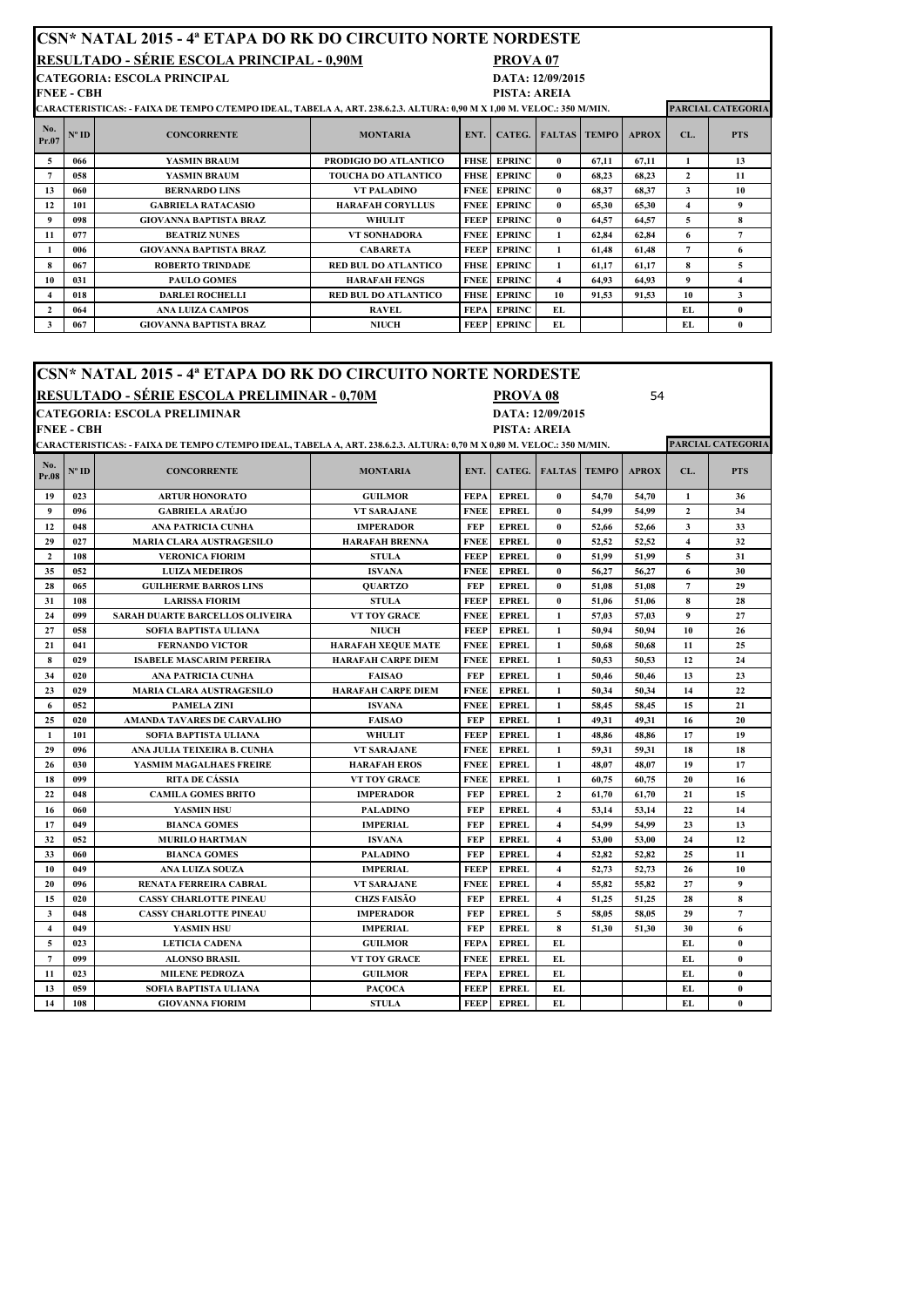|                |                   | <b>CSN* NATAL 2015 - 4ª ETAPA DO RK DO CIRCUITO NORTE NORDESTE</b>                                     |                                |             |                     |                         |        |               |                         |                  |                  |
|----------------|-------------------|--------------------------------------------------------------------------------------------------------|--------------------------------|-------------|---------------------|-------------------------|--------|---------------|-------------------------|------------------|------------------|
|                |                   | RESULTADO - SÉRIE ESPECIAL - 1,30M                                                                     |                                |             | PROVA <sub>09</sub> |                         |        |               |                         |                  |                  |
|                |                   | CATEGORIAS: PJR, JCTOP, AMTOP, MTOP, CN07 E ABE 1,30                                                   |                                |             |                     | DATA: 12/09/2015        |        |               |                         |                  |                  |
|                | <b>FNEE - CBH</b> |                                                                                                        |                                |             | PISTA: AREIA        |                         |        |               |                         |                  |                  |
|                |                   | CARACTERISTICAS: - CRONOMETRO, TABELA A, ART. 238.2.1. ALTURA: 1,30 M X 1,50 M. VELOCIDADE: 350 M/MIN. |                                |             |                     |                         |        |               |                         | <b>CL. GERAL</b> |                  |
| No.<br>Pr.09   | $N^{\circ}$ ID    | <b>CONCORRENTE</b>                                                                                     | <b>MONTARIA</b>                | ENT.        | CATEG.              | <b>FALTAS TEMPO</b>     |        | CL.<br>CATEG. | CL.                     |                  | <b>PREMIACÃO</b> |
| 8              | 094               | PEDRO EDUARDO TEIXEIRA                                                                                 | <b>VT OLIVER</b>               | <b>FNEE</b> | <b>ABE1.30</b>      | $\mathbf{0}$            | 68.02  | 1             | $\mathbf{1}$            | RS               | 675,00           |
| 9              | 008               | ALBERTO AUGUSTO DE SOUSA NETO                                                                          | <b>CASSILANO CHZS</b>          | <b>FEP</b>  | <b>ABE1.30</b>      | $\overline{\mathbf{4}}$ | 76.77  | $\mathbf{2}$  | 6                       | <b>RS</b>        | 100,00           |
|                | 007               | <b>MOISES FELIPE</b>                                                                                   | <b>OH CARLOS JOAQUIM</b>       | <b>FEPA</b> | <b>ABE1.30</b>      | 13                      | 79.73  | 3             | 8                       | <b>RS</b>        | 60.00            |
|                |                   |                                                                                                        |                                |             |                     |                         |        |               |                         |                  |                  |
| $\overline{7}$ | 051               | <b>MATHEUS PAULINELLI</b>                                                                              | <b>IRON Z</b>                  | <b>FHSE</b> | <b>AMTOP</b>        | $\overline{\mathbf{4}}$ | 71.11  | 1             | 5                       | <b>RS</b>        | 125.00           |
|                |                   |                                                                                                        |                                |             |                     |                         |        |               |                         |                  |                  |
| 5              | 034               | <b>EKATERINI PERIVOLARIS</b>                                                                           | <b>HARAFAH KIM HT</b>          | <b>FNEE</b> | <b>JCTOP</b>        | 8                       | 78.48  | 1             | $\overline{7}$          | <b>RS</b>        | 80,00            |
| 6              | 038               | <b>FELIPE MICELLI NOLETO</b>                                                                           | <b>HARAFAH PLATINUM COOPER</b> | <b>FNEE</b> | <b>JCTOP</b>        | 20                      | 107.33 | $\mathbf{2}$  | 9                       | <b>RS</b>        | 60,00            |
|                |                   |                                                                                                        |                                |             |                     |                         |        |               |                         |                  |                  |
| $\mathbf{2}$   | 011               | PAULO MIRANDA                                                                                          | <b>CHARLESTON</b>              | <b>FEP</b>  | P.JR                | $\mathbf{0}$            | 68.52  | 1             | $\overline{2}$          | <b>RS</b>        | 430,00           |
| 10             | 102               | <b>PAULO MIRANDA</b>                                                                                   | <b>ZEN</b>                     | <b>FEP</b>  | PJR                 | $\mathbf{0}$            | 68.65  | $\mathbf{2}$  | 3                       | <b>RS</b>        | 265,00           |
| 4              | 010               | HENRY HARDMAN VIRGOLINO                                                                                | <b>CHABLISZ</b>                | <b>FEPA</b> | PJR                 | $\mathbf{0}$            | 69.87  | 3             | $\overline{\mathbf{4}}$ | <b>RS</b>        | 165.00           |

|                | CSN* NATAL 2015 - 4ª ETAPA DO RK DO CIRCUITO NORTE NORDESTE                 |                                                                                                        |                                        |             |                |                         |              |                         |  |  |  |
|----------------|-----------------------------------------------------------------------------|--------------------------------------------------------------------------------------------------------|----------------------------------------|-------------|----------------|-------------------------|--------------|-------------------------|--|--|--|
|                | RESULTADO - SÉRIE PRELIMINAR - 1,10M<br><b>PROVA 11</b><br>DATA: 12/09/2015 |                                                                                                        |                                        |             |                |                         |              |                         |  |  |  |
|                |                                                                             | CATEGORIAS: PMR, JCA, AMA, MA, CN05 E ABE1,10                                                          |                                        |             |                |                         |              |                         |  |  |  |
|                | <b>FNEE - CBH</b>                                                           |                                                                                                        |                                        |             | PISTA: AREIA   |                         |              |                         |  |  |  |
|                |                                                                             | CARACTERISTICAS: - CRONOMETRO, TABELA A, ART. 238.2.1. ALTURA: 1,10 M X 1,30 M. VELOCIDADE: 350 M/MIN. |                                        |             |                |                         |              |                         |  |  |  |
| No.<br>Pr.11   | $N^{\circ}$ ID                                                              | <b>CONCORRENTE</b>                                                                                     | <b>MONTARIA</b>                        | ENT.        | CATEG.         | <b>FALTAS</b>           | <b>TEMPO</b> | CL.                     |  |  |  |
| 8              | 054                                                                         | <b>ALBERTO AUGUSTO DE SOUSA NETO</b>                                                                   | <b>LAMENDOR CHZS</b>                   | <b>FEP</b>  | <b>ABE1,10</b> | $\bf{0}$                | 65,56        | 1                       |  |  |  |
| 12             | 100                                                                         | <b>BRUNNA HOSSER</b>                                                                                   | VT WFH CALEI DOLAR DE JOTER FNEE       |             | <b>ABE1,10</b> | $\mathbf{0}$            | 73,77        | $\mathbf{2}$            |  |  |  |
| 13             | 026                                                                         | <b>MEL TIBURCIO CASTELAR</b>                                                                           | <b>HARAFAH ASTRID M</b>                | <b>FNEE</b> | <b>ABE1,10</b> | 0                       | 74.42        | 3                       |  |  |  |
| 10             | 044                                                                         | <b>MATHEUS PAULINELLI</b>                                                                              | <b>HERCULES</b>                        | <b>FHSE</b> | <b>ABE1,10</b> | $\bf{0}$                | 78.30        | $\overline{\mathbf{4}}$ |  |  |  |
| 19             | 047                                                                         | <b>ALBERTO AUGUSTO DE SOUSA NETO</b>                                                                   | <b>IDOLO CHZS</b>                      | <b>FEP</b>  | <b>ABE1,10</b> | $\mathbf{2}$            | 86,21        | 5                       |  |  |  |
| 5              | 033                                                                         | <b>IVO ROZA FILHO</b>                                                                                  | HARAFAH IPIRANGA ITAPUÃ                | <b>FNEE</b> | <b>ABE1,10</b> | $\overline{\mathbf{4}}$ | 67.43        | 6                       |  |  |  |
| 11             | 057                                                                         | <b>YURI CONDE GARCIA</b>                                                                               | <b>ZEPHIRA DO ATLANTICO</b>            | <b>FHSE</b> | <b>ABE1,10</b> | 4                       | 74.26        | 7                       |  |  |  |
| 1              | 029                                                                         | <b>MEL TIBURCIO CASTELAR</b>                                                                           | <b>HARAFAH CAPRICE</b>                 | <b>FNEE</b> | <b>ABE1,10</b> | 4                       | 76.40        | 8                       |  |  |  |
| 6              | 093                                                                         | PEDRO EDUARDO TEIXEIRA                                                                                 | VT NONDRIA                             | <b>FNEE</b> | <b>ABE1,10</b> | 4                       | 80.93        | 9                       |  |  |  |
|                |                                                                             |                                                                                                        |                                        |             |                |                         |              |                         |  |  |  |
| 15             | 032                                                                         | <b>JESSICA DE CARVALHO LIMA</b>                                                                        | <b>HARAFAH FURIOSO</b>                 | <b>FNEE</b> | AMA            | 0                       | 73,00        | 1                       |  |  |  |
| 16             | 080                                                                         | <b>CARLOS AVELAR</b>                                                                                   | <b>VIPTOWN CHZS</b>                    | <b>FEP</b>  | AMA            | 4                       | 62,98        | $\boldsymbol{2}$        |  |  |  |
| 14             | 024                                                                         | <b>LINA PINHEIRO</b>                                                                                   | <b>HARAFAH ACALEI JOTER</b>            | <b>FNEE</b> | AMA            | 4                       | 64,99        | 3                       |  |  |  |
| $\mathbf{2}$   | 037                                                                         | <b>JESSICA DE CARVALHO LIMA</b>                                                                        | <b>HARAFAH LUCHO</b>                   | <b>FNEE</b> | AMA            | 5                       | 81,99        | $\overline{\mathbf{4}}$ |  |  |  |
|                |                                                                             |                                                                                                        |                                        |             |                |                         |              |                         |  |  |  |
| $\overline{4}$ | 107                                                                         | <b>DANIEL ANDRADE</b>                                                                                  | <b>GB CELINE</b>                       | <b>FHB</b>  | CN5            | $\overline{4}$          | 94.74        | 1                       |  |  |  |
|                |                                                                             |                                                                                                        |                                        |             |                |                         |              |                         |  |  |  |
| 9              | 014                                                                         | <b>GABRIEL BAPTISTA BRAZ</b>                                                                           | <b>CODEX DE LAVIE</b>                  | <b>FEEP</b> | <b>JCA</b>     | $\bf{0}$                | 63,18        | 1                       |  |  |  |
| 22             | 072                                                                         | <b>GABRIELLA PASSERAT</b>                                                                              | <b>SL SACHEM III</b>                   | <b>FEPA</b> | <b>JCA</b>     | $\bf{0}$                | 65.81        | $\mathbf{2}$            |  |  |  |
| 23             | 104                                                                         | <b>GABRIEL BAPTISTA BRAZ</b>                                                                           | <b>RASIL FORMULA ZERO RENT CA FEEP</b> |             | <b>JCA</b>     | 0                       | 66,39        | 3                       |  |  |  |
| 20             | 046                                                                         | <b>CAMILA COSTA GALINDO</b>                                                                            | <b>ICARO</b>                           | <b>FEPA</b> | <b>JCA</b>     | $\bf{0}$                | 76.47        | $\overline{\mathbf{4}}$ |  |  |  |
| 18             | 053                                                                         | <b>GABRIELLE CAROLINE</b>                                                                              | <b>KASH DO FA</b>                      | <b>FEPA</b> | <b>JCA</b>     | $\bf{0}$                | 77.79        | 5                       |  |  |  |
| $\overline{7}$ | 082                                                                         | <b>CAMILA COSTA GALINDO</b>                                                                            | <b>VIVALDI</b>                         | <b>FEPA</b> | JCA            | $\bf{0}$                | 79.07        | 6                       |  |  |  |
| 21             | 069                                                                         | YURI ALVES DE MOURA SILVEIRA                                                                           | SERAFINA DO ATLANTICO                  | <b>FHSE</b> | <b>JCA</b>     | 4                       | 73,75        | $\overline{7}$          |  |  |  |
| 17             | 056                                                                         | <b>JOAO PEDRO DE SOUSA LOPES</b>                                                                       | <b>MADAME CHIN CHIN</b>                | <b>FNEE</b> | <b>JCA</b>     | 12                      | 78,13        | 8                       |  |  |  |
|                |                                                                             |                                                                                                        |                                        |             |                |                         |              |                         |  |  |  |
| 25             | 040                                                                         | <b>BEATRIZ MIRANDA PORTO</b>                                                                           | HARAFAH SAPHIRA DO MM                  | <b>FNEE</b> | <b>PMR</b>     | $\bf{0}$                | 73,72        | 1                       |  |  |  |
| 24             | 042                                                                         | JOÃO  MANOEL DIAS CAMINHA GENTILE                                                                      | HARAFAH ZIP ITAPUÃ                     | <b>FNEE</b> | <b>PMR</b>     | 4                       | 63.13        | $\overline{2}$          |  |  |  |

|              | <b>CSN* NATAL 2015 - 4ª ETAPA DO RK DO CIRCUITO NORTE NORDESTE</b> |                                                                                                        |                                 |             |                     |                     |       |                         |                |                  |                  |  |
|--------------|--------------------------------------------------------------------|--------------------------------------------------------------------------------------------------------|---------------------------------|-------------|---------------------|---------------------|-------|-------------------------|----------------|------------------|------------------|--|
|              |                                                                    | ORDEM DE ENTRADA - SÉRIE INTERMEDIÁRIA - 1.20M                                                         |                                 |             | PROVA <sub>12</sub> |                     |       |                         |                |                  |                  |  |
|              |                                                                    | CATEGORIAS: MR, JC, AM, M, CN06 E ABE1,20                                                              |                                 |             |                     | DATA: 12/09/2015    |       |                         |                |                  |                  |  |
|              | <b>FNEE - CBH</b>                                                  |                                                                                                        |                                 |             | PISTA: AREIA        |                     |       |                         |                |                  |                  |  |
|              |                                                                    | CARACTERISTICAS: - CRONOMETRO, TABELA A, ART. 238.2.1. ALTURA: 1,20 M X 1,40 M. VELOCIDADE: 350 M/MIN. |                                 |             |                     |                     |       |                         |                | <b>CL. GERAL</b> |                  |  |
| No.<br>Pr.12 | $N^{\circ}$ ID                                                     | <b>CONCORRENTE</b>                                                                                     | <b>MONTARIA</b>                 | ENT.        |                     | CATEG. FALTAS TEMPO |       | CL.<br>CATEG.           | CL.            |                  | <b>PREMIACÃO</b> |  |
| 9            | 090                                                                | PEDRO EDUARDO TEIXEIRA                                                                                 | <b>VT ELETRON</b>               | <b>FNEE</b> | <b>ABE1.20</b>      | $\mathbf{0}$        | 70.86 | 1                       | $\mathbf{2}$   | <b>RS</b>        | 350,00           |  |
| 4            | 106                                                                | <b>RODRIGO GOMES</b>                                                                                   | <b>GB ELINA</b>                 | <b>FHB</b>  | <b>ABE1,20</b>      | $\mathbf{0}$        | 77.40 | $\mathbf{2}$            | 5              | <b>RS</b>        | 100,00           |  |
| 11           | 074                                                                | ALBERTO AUGUSTO DE SOUSA NETO                                                                          | <b>SL SHIMMART CHZS</b>         | <b>FEP</b>  | <b>ABE1.20</b>      | $\overline{4}$      | 78.22 | 3                       | 6              | <b>RS</b>        | 85,00            |  |
| $\mathbf{2}$ | 084                                                                | PEDRO EDUARDO TEIXEIRA                                                                                 | <b>VT BALACK</b>                | <b>FNEE</b> | <b>ABE1.20</b>      | 8                   | 70.93 | 4                       | 8              | <b>RS</b>        | 65,00            |  |
| 5            | 045                                                                | <b>BRUNO BARROS</b>                                                                                    | <b>HOMERO</b>                   | <b>FEPA</b> | <b>ABE1,20</b>      | 8                   | 73,78 | 5                       | 9              | <b>RS</b>        | 50,00            |  |
|              |                                                                    |                                                                                                        |                                 |             |                     |                     |       |                         |                |                  |                  |  |
| 10           | 017                                                                | <b>CARLOS AVELAR</b>                                                                                   | <b>CORIANDO CHZS</b>            | <b>FEP</b>  | AM                  | $\mathbf{0}$        | 67.37 | 1                       | 1              | <b>RS</b>        | 555,00           |  |
| 8            | 015                                                                | <b>MARIO KRIGER</b>                                                                                    | <b>CONSTANTIN CHZS</b>          | <b>FEP</b>  | AM                  | $\mathbf{0}$        | 76.40 | $\mathbf{2}$            | 3              | <b>RS</b>        | 270,00           |  |
| 7            | 109                                                                | <b>MATHEUS PAULINELLI</b>                                                                              | <b>HEIDE VAN DE DISTELHOEVE</b> | <b>FHSE</b> | AM                  | $\mathbf{0}$        | 76.54 | 3                       | $\overline{4}$ | <b>RS</b>        | 135,00           |  |
| 3            | 012                                                                | <b>CARLOS AVELAR</b>                                                                                   | <b>CHELLO CHZS</b>              | <b>FEP</b>  | AM                  |                     | 91,78 | $\overline{\mathbf{4}}$ | 7              | <b>RS</b>        | 65,00            |  |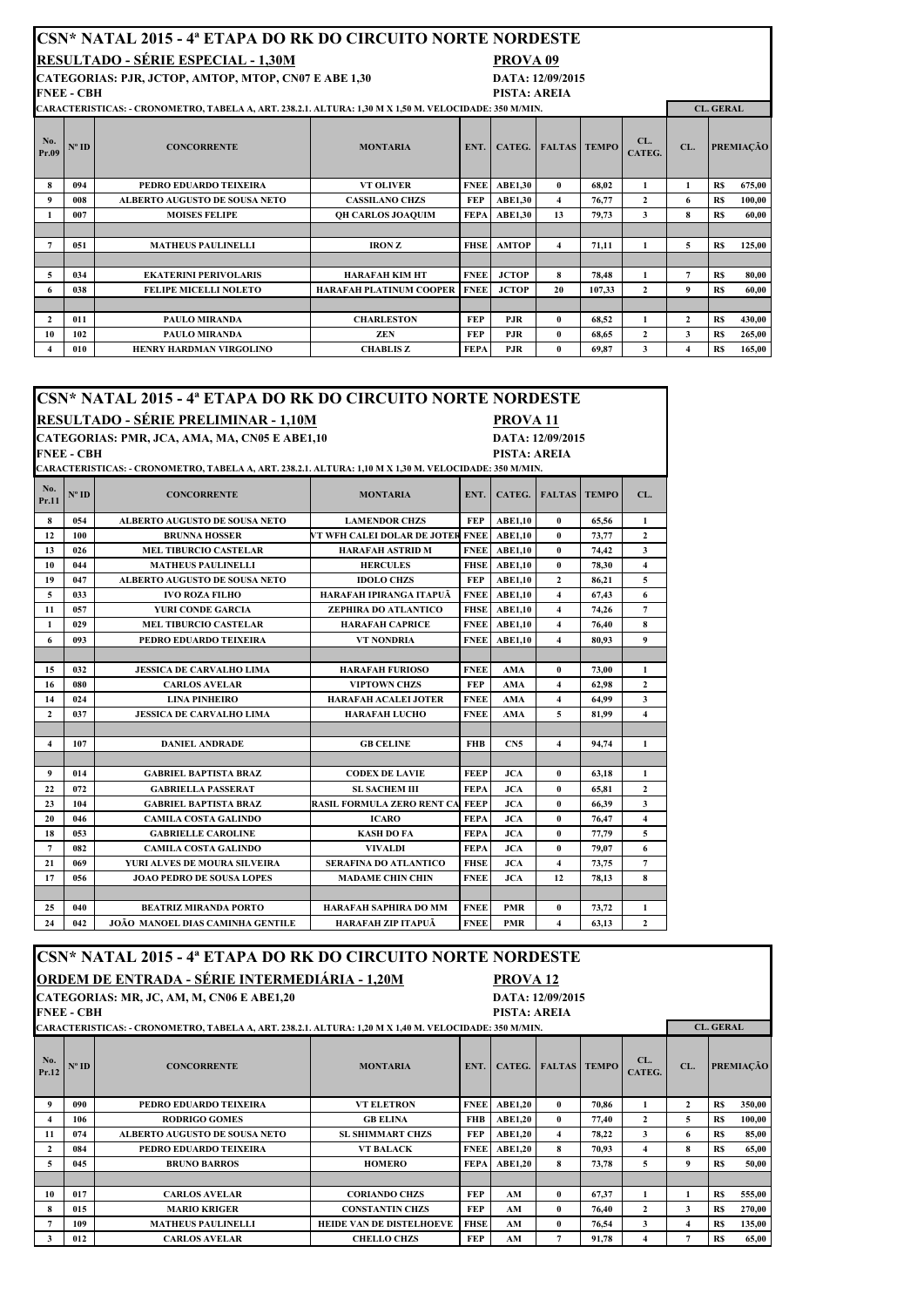## CSN\* NATAL 2015 - 4ª ETAPA DO RK DO CIRCUITO NORTE NORDESTE RESULTADO - SÉRIE ESCOLA PRELIMINAR - 0,70M PROVA 13 CATEGORIA: ESCOLA PRELIMINAR DATA: 13/09/2015<br>
FNEE - CBH PISTA: AREIA

PISTA: AREIA

CARACTERISTICAS: - FAIXA DE TEMPO C/TEMPO IDEAL, TABELA A, ART. 238.6.2.3. ALTURA: 0,70 M X 0,80 M. VELOC.: 350 M/MIN.

| No.<br>Pr.13   | $N^{\circ}$ ID | <b>CONCORRENTE</b>                     | <b>MONTARIA</b>           | ENT.        |              | <b>CATEG.</b>   <b>FALTAS</b> | <b>TEMPO</b> | <b>APROX</b> | CL.                     |
|----------------|----------------|----------------------------------------|---------------------------|-------------|--------------|-------------------------------|--------------|--------------|-------------------------|
| 20             | 096            | <b>RENATA FERREIRA CABRAL</b>          | VT SARAJANE               | <b>FNEE</b> | <b>EPREL</b> | $\bf{0}$                      | 54,30        | 54,30        | 1                       |
| 9              | 096            | <b>GABRIELA ARAÚJO</b>                 | <b>VT SARAJANE</b>        | <b>FNEE</b> | <b>EPREL</b> | $\bf{0}$                      | 54.51        | 54.51        | $\mathbf{2}$            |
| 8              | 029            | <b>ISABELE MASCARIM PEREIRA</b>        | <b>HARAFAH CARPE DIEM</b> | <b>FNEE</b> | EPREL        | 0                             | 54,56        | 54,56        | 3                       |
| 28             | 065            | <b>GUILHERME BARROS LINS</b>           | <b>QUARTZO</b>            | <b>FEP</b>  | <b>EPREL</b> | $\bf{0}$                      | 53.18        | 53.18        | $\overline{\mathbf{4}}$ |
| 25             | 020            | AMANDA TAVARES DE CARVALHO             | <b>FAISAO</b>             | <b>FEP</b>  | EPREL        | 0                             | 55,05        | 55.05        | 5                       |
| 17             | 049            | <b>BIANCA GOMES</b>                    | <b>IMPERIAL</b>           | <b>FEP</b>  | <b>EPREL</b> | $\bf{0}$                      | 55.49        | 55.49        | 6                       |
| 34             | 020            | ANA PATRICIA CUNHA                     | <b>FAISAO</b>             | <b>FEP</b>  | <b>EPREL</b> | 0                             | 52,27        | 52,27        | $\overline{7}$          |
| 5              | 023            | <b>LETICIA CADENA</b>                  | <b>GUILMOR</b>            | <b>FEPA</b> | <b>EPREL</b> | $\bf{0}$                      | 56.02        | 56.02        | 8                       |
| 30             | 096            | ANA JULIA TEIXEIRA B. CUNHA            | VT SARAJANE               | <b>FNEE</b> | <b>EPREL</b> | $\bf{0}$                      | 56,24        | 56,24        | 9                       |
| 15             | 020            | <b>CASSY CHARLOTTE PINEAU</b>          | <b>CHZS FAISÃO</b>        | <b>FEP</b>  | <b>EPREL</b> | $\bf{0}$                      | 51.69        | 51.69        | 10                      |
| 11             | 023            | <b>MILENE PEDROZA</b>                  | <b>GUILMOR</b>            | <b>FEPA</b> | <b>EPREL</b> | $\bf{0}$                      | 51,42        | 51,42        | 11                      |
| 27             | 058            | SOFIA BAPTISTA ULIANA                  | <b>NIUCH</b>              | <b>FEEP</b> | <b>EPREL</b> | $\bf{0}$                      | 51.39        | 51.39        | 12                      |
| 35             | 052            | <b>LUIZA MEDEIROS</b>                  | <b>ISVANA</b>             | <b>FNEE</b> | <b>EPREL</b> | $\bf{0}$                      | 56,98        | 56,98        | 13                      |
| $\overline{2}$ | 108            | <b>VERONICA FIORIM</b>                 | <b>STULA</b>              | <b>FEEP</b> | <b>EPREL</b> | 1                             | 57.03        | 57,03        | 14                      |
| 32             | 052            | <b>MURILO HARTMAN</b>                  | <b>ISVANA</b>             | <b>FEP</b>  | <b>EPREL</b> | 1                             | 57,10        | 57.10        | 15                      |
| 31             | 108            | <b>LARISSA FIORIM</b>                  | <b>STULA</b>              | <b>FEEP</b> | <b>EPREL</b> | 1                             | 57,77        | 57.77        | 16                      |
| 24             | 099            | <b>SARAH DUARTE BARCELLOS OLIVEIRA</b> | <b>VT TOY GRACE</b>       | <b>FNEE</b> | <b>EPREL</b> | 1                             | 60.28        | 60.28        | 17                      |
| 14             | 108            | <b>GIOVANNA FIORIM</b>                 | <b>STULA</b>              | <b>FEEP</b> | <b>EPREL</b> | $\mathbf{2}$                  | 64.67        | 64.67        | 18                      |
| 22             | 048            | <b>CAMILA GOMES BRITO</b>              | <b>IMPERADOR</b>          | <b>FEP</b>  | <b>EPREL</b> | $\mathbf{2}$                  | 64.99        | 64.99        | 19                      |
| 12             | 048            | ANA PATRICIA CUNHA                     | <b>IMPERADOR</b>          | <b>FEP</b>  | <b>EPREL</b> | $\overline{\mathbf{4}}$       | 53.98        | 53.98        | 20                      |
| $\overline{4}$ | 049            | <b>YASMIN HSU</b>                      | <b>IMPERIAL</b>           | <b>FEP</b>  | <b>EPREL</b> | $\overline{\mathbf{4}}$       | 54,15        | 54.15        | 21                      |
| 1              | 101            | SOFIA BAPTISTA ULIANA                  | WHULIT                    | <b>FEEP</b> | EPREL        | $\overline{\mathbf{4}}$       | 53.24        | 53.24        | 22                      |
| 33             | 060            | <b>BIANCA GOMES</b>                    | <b>PALADINO</b>           | FEP         | <b>EPREL</b> | 4                             | 53,19        | 53.19        | 23                      |
| 10             | 049            | ANA LUIZA SOUZA                        | <b>IMPERIAL</b>           | <b>FEEP</b> | <b>EPREL</b> | 4                             | 51.94        | 51.94        | 24                      |
| 19             | 023            | <b>ARTUR HONORATO</b>                  | <b>GUILMOR</b>            | <b>FEPA</b> | <b>EPREL</b> | $\overline{4}$                | 51,51        | 51.51        | 25                      |
| 6              | 052            | <b>PAMELA ZINI</b>                     | <b>ISVANA</b>             | <b>FNEE</b> | <b>EPREL</b> | $\overline{4}$                | 51.05        | 51.05        | 26                      |
| 26             | 030            | YASMIM MAGALHAES FREIRE                | <b>HARAFAH EROS</b>       | <b>FNEE</b> | <b>EPREL</b> | 5                             | 57.50        | 57.50        | 27                      |
| 16             | 060            | <b>YASMIN HSU</b>                      | <b>PALADINO</b>           | <b>FEP</b>  | <b>EPREL</b> | 5                             | 57.82        | 57.82        | 28                      |
| 3              | 048            | <b>CASSY CHARLOTTE PINEAU</b>          | <b>IMPERADOR</b>          | <b>FEP</b>  | <b>EPREL</b> | 5                             | 59.06        | 59,06        | 29                      |
| $\overline{7}$ | 099            | <b>ALONSO BRASIL</b>                   | <b>VT TOY GRACE</b>       | <b>FNEE</b> | <b>EPREL</b> | 16                            | 103.10       | 103.10       | 30                      |
| 21             | 041            | <b>FERNANDO VICTOR</b>                 | <b>HARAFAH XEOUE MATE</b> | <b>FNEE</b> | <b>EPREL</b> | EL.                           |              | 0.00         | EL.                     |

|              | CSN* NATAL 2015 - 4ª ETAPA DO RK DO CIRCUITO NORTE NORDESTE |                                                                                                                                                        |                             |             |                    |                  |              |              |                |  |  |  |
|--------------|-------------------------------------------------------------|--------------------------------------------------------------------------------------------------------------------------------------------------------|-----------------------------|-------------|--------------------|------------------|--------------|--------------|----------------|--|--|--|
|              |                                                             | <b>RESULTADO - SÉRIE ESCOLA PRINCIPAL - 0,90M</b>                                                                                                      |                             |             | PROVA 14           |                  |              | 72           |                |  |  |  |
|              | <b>FNEE - CBH</b>                                           | CATEGORIA: ESCOLA PRINCIPAL <br>CARACTERISTICAS: - FAIXA DE TEMPO C/TEMPO IDEAL, TABELA A, ART. 238.6.2.3. ALTURA: 0,90 M X 1,00 M. VELOC.: 350 M/MIN. |                             |             | PISTA: AREIA       | DATA: 13/09/2015 |              |              |                |  |  |  |
| No.<br>Pr.14 | $N^{\circ}$ ID                                              | <b>CONCORRENTE</b>                                                                                                                                     | <b>MONTARIA</b>             | ENT.        |                    | CATEG.   FALTAS  | <b>TEMPO</b> | <b>APROX</b> | CL             |  |  |  |
| -1           | 006                                                         | <b>GIOVANNA BAPTISTA BRAZ</b>                                                                                                                          | <b>CABARETA</b>             | <b>FEEP</b> | <b>EPRINC</b>      | $\mathbf{0}$     | 71.29        | 71.29        | $\mathbf{1}$   |  |  |  |
| 7            | 058                                                         | <b>GIOVANNA BAPTISTA BRAZ</b>                                                                                                                          | <b>NIUCH</b>                | <b>FEEP</b> | <b>EPRINC</b>      | $\mathbf{0}$     | 70,32        | 70,32        | $\mathbf{2}$   |  |  |  |
| 4            | 018                                                         | <b>GABRIELA RATACASIO</b>                                                                                                                              | <b>HARAFAH CORYLLUS</b>     | <b>FNEE</b> | <b>EPRINC</b>      | $\mathbf{0}$     | 74.03        | 74.03        | 3              |  |  |  |
| $\mathbf{2}$ | 064                                                         | YASMIN BRAUM                                                                                                                                           | PRODIGIO DO ATLANTICO       | <b>FHSE</b> | <b>EPRINC</b>      | $\mathbf{0}$     | 74.77        | 74.77        | 4              |  |  |  |
| 11           | 077                                                         | <b>YASMIN BRAUM</b>                                                                                                                                    | <b>TOUCHA DO ATLANTICO</b>  | <b>FHSE</b> | <b>EPRINC</b>      | $\mathbf{0}$     | 68.82        | 68,82        | 5              |  |  |  |
| 12           | 101                                                         | <b>GIOVANNA BAPTISTA BRAZ</b>                                                                                                                          | WHULIT                      | <b>FEEP</b> | <b>EPRINC</b>      | 4                | 65,56        | 65,56        | 6              |  |  |  |
| 5            | 066                                                         | <b>ANA LUIZA CAMPOS</b>                                                                                                                                | <b>RAVEL</b>                | <b>FEPA</b> | <b>EPRINC</b>      | 8                | 68.82        | 68,82        | $\overline{7}$ |  |  |  |
| 8            | 067                                                         | <b>DARLEI ROCHELLI</b>                                                                                                                                 | <b>RED BUL DO ATLANTICO</b> | <b>FHSE</b> | <b>EPRINC</b>      | 8                | 89.27        | 89,27        | 8              |  |  |  |
| 13           | 060                                                         | <b>BERNARDO LINS</b>                                                                                                                                   | <b>VT PALADINO</b>          | <b>FNEE</b> | <b>EPRINC</b>      | 10               | 82.98        | 82,98        | 9              |  |  |  |
| 10           | 031                                                         | <b>PAULO GOMES</b>                                                                                                                                     | <b>HARAFAH FENGS</b>        | <b>FNEE</b> | <b>EPRINC</b>      | 14               | 80.67        | 80,67        | 10             |  |  |  |
| 9            | 098                                                         | <b>BEATRIZ NUNES</b>                                                                                                                                   | VT SONHADORA                | <b>FNEE</b> | <b>EPRINC</b>      | 16               | 68,20        | 68.20        | 11             |  |  |  |
| 3            | 067                                                         | <b>ROBERTO TRINDADE</b>                                                                                                                                | <b>RED BUL DO ATLANTICO</b> |             | <b>FHSE</b> EPRINC | EL               |              |              | EL             |  |  |  |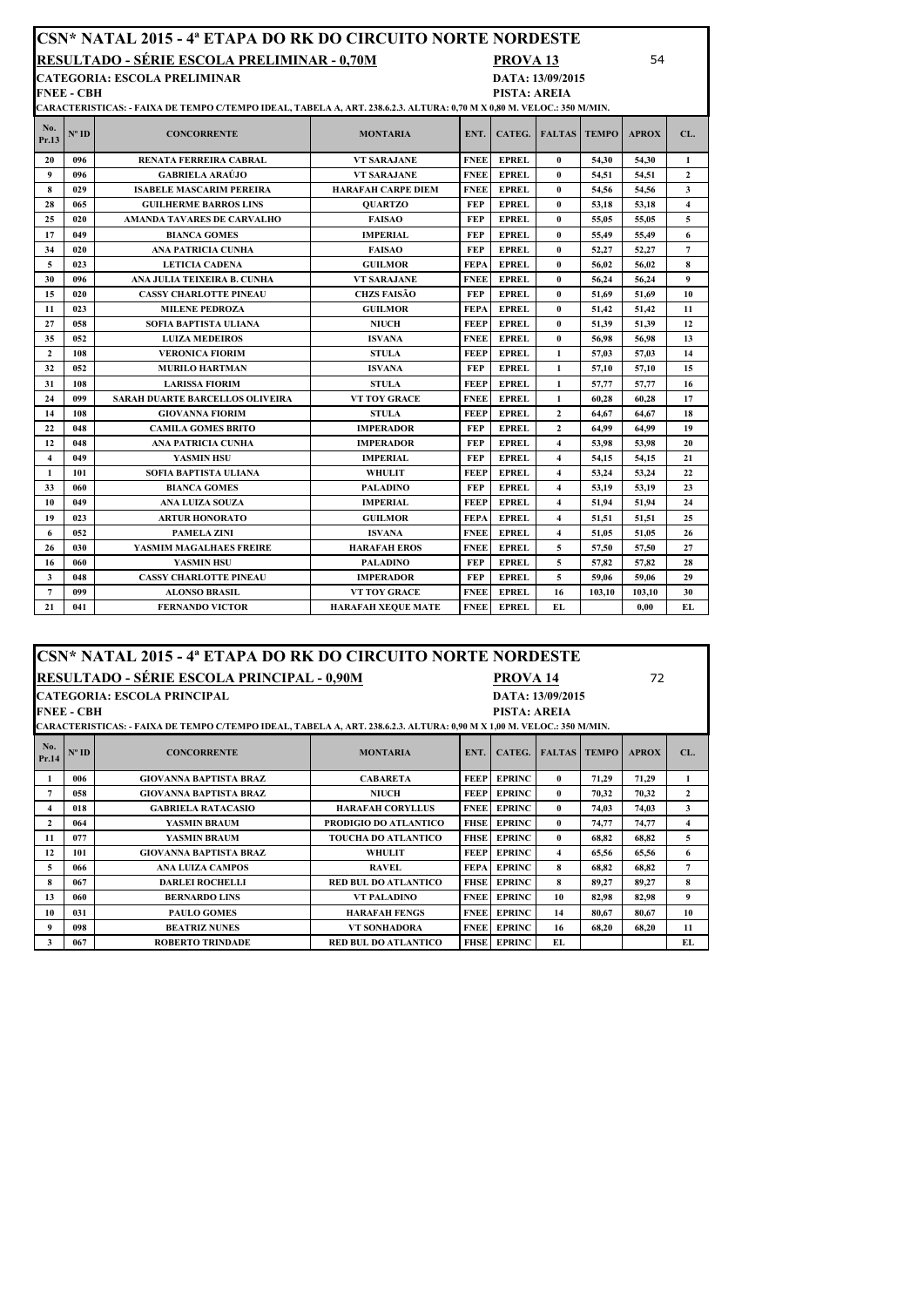| CSN* NATAL 2015 - 4ª ETAPA DO RK DO CIRCUITO NORTE NORDESTE                                                    |                |                                     |                                             |             |                  |                         |              |               |                         |
|----------------------------------------------------------------------------------------------------------------|----------------|-------------------------------------|---------------------------------------------|-------------|------------------|-------------------------|--------------|---------------|-------------------------|
| RESULTADO - SÉRIE EXTRA - 1,00M<br>72<br>PROVA <sub>15</sub>                                                   |                |                                     |                                             |             |                  |                         |              |               |                         |
| CATEGORIAS: MMR, JCB, AMB, MB, CN04 E ABE 1,00                                                                 |                |                                     |                                             |             | DATA: 13/09/2015 |                         |              |               |                         |
| FNEE - CBH                                                                                                     |                |                                     |                                             |             |                  | PISTA: AREIA            |              |               |                         |
| CARACTERISTICAS: - AMADOR B: CRONOMETRO, TABELA A, ART. 238.2.1; DEMAIS: FAIXA DE TEMPO C/ TEMPO IDEAL, TABELA |                |                                     |                                             |             |                  |                         |              |               |                         |
| No.<br>Pr.15                                                                                                   | $N^{\circ}$ ID | <b>CONCORRENTE</b>                  | <b>MONTARIA</b>                             | ENT.        | CATEG.           | <b>FALTAS</b>           | <b>TEMPO</b> | <b>APROX.</b> | CL.                     |
| 5                                                                                                              | 092            | <b>FLÁVIO VELOSO</b>                | VT HSCH INFANTIL                            | <b>FNEE</b> | <b>ABE1,00</b>   | $\bf{0}$                | 72,48        | 72,48         | 1                       |
| 10                                                                                                             | 089            | PEDRO LUIS TINOCO                   | <b>VT CLINTON</b>                           | <b>FNEE</b> | <b>ABE1,00</b>   | $\overline{\mathbf{4}}$ | 72,21        | 72,21         | $\mathbf{2}$            |
| 6                                                                                                              | 083            | <b>GUILHERME PARIZIO GUIMARAES</b>  | <b>VIVALDI CHZS</b>                         | <b>FEP</b>  | <b>ABE1.00</b>   | $\overline{\mathbf{4}}$ | 69.17        | 69.17         | 3                       |
| $\mathbf{3}$                                                                                                   | 041            | <b>IVO ROZA FILHO</b>               | <b>HARAFAH XEQUE MATE</b>                   | <b>FNEE</b> | <b>ABE1.00</b>   | 16                      | 91.74        | 91.74         | $\overline{\mathbf{4}}$ |
| $\overline{\mathbf{4}}$                                                                                        | 111            | <b>GERALDO MELLO</b>                | <b>QUICK SILVER</b>                         | <b>FNEE</b> | <b>ABE1,00</b>   | <b>DES</b>              |              |               | <b>DES</b>              |
|                                                                                                                |                |                                     |                                             |             |                  |                         |              |               |                         |
| 13                                                                                                             | 112            | <b>CAMILA CALADO</b>                | <b>NICOLE</b>                               | <b>FNEE</b> | JCB              | 1                       | 65,69        | 65,69         | 1                       |
| 16                                                                                                             | 005            | <b>SABRINA MICHELLE TOSTO</b>       | <b>BUCEFALO DAS TORRES</b>                  | <b>FHB</b>  | JCB              | $\overline{\mathbf{4}}$ | 68,33        | 68,33         | $\mathbf{2}$            |
| 15                                                                                                             | 097            | <b>KARINA DINIZ</b>                 | <b>VT SILVERADO</b>                         | <b>FNEE</b> | JCB              | $\overline{\mathbf{4}}$ | 66.52        | 66,52         | 3                       |
| 14                                                                                                             | 075            | <b>FELIPE MOURA</b>                 | <b>SL SOMMET</b>                            | <b>FEP</b>  | <b>JCB</b>       | $\boldsymbol{9}$        | 67.88        | 67.88         | $\overline{\mathbf{4}}$ |
|                                                                                                                |                |                                     |                                             |             |                  |                         |              |               |                         |
| 24                                                                                                             | 070            | <b>JOAO MARCELO MONTE SANTOS</b>    | <b>CHZS SILVER GOLD</b>                     | <b>FEP</b>  | <b>MMR</b>       | $\bf{0}$                | 71,60        | 71.60         | 1                       |
| 22                                                                                                             | 076            | HENRIQUE MARANHÃO                   | <b>STRAUSS DA BARRA</b>                     | <b>FEP</b>  | <b>MMR</b>       | $\bf{0}$                | 70.79        | 70,79         | $\mathbf{2}$            |
| 25                                                                                                             | 016            | <b>MARINA MARSICANO DE GUSMÃO</b>   | <b>CORDELIA</b>                             | <b>FEPA</b> | <b>MMR</b>       | $\mathbf{0}$            | 70.19        | 70.19         | 3                       |
| 12                                                                                                             | 063            | <b>JOAO FELIPE MARANHÃO GOMES</b>   | PRINCESS CALATO                             | <b>FEP</b>  | <b>MMR</b>       | $\mathbf{0}$            | 69.83        | 69.83         | $\overline{\mathbf{4}}$ |
| 20                                                                                                             | 073            | <b>PAULO HENRIQUE</b>               | <b>SL SAFO</b>                              | <b>FEP</b>  | <b>MMR</b>       | $\bf{0}$                | 69,65        | 69,65         | 5                       |
| 21                                                                                                             | 050            | <b>JOAO PEDRO CHAVES</b>            | <b>INDIARA</b>                              | <b>FEP</b>  | <b>MMR</b>       | $\mathbf{0}$            | 69.39        | 69.39         | 6                       |
| 23                                                                                                             | 061            | <b>JOÃO FELIPE MARANHÃO GOMES</b>   | PIA LOTA                                    | <b>FEP</b>  | <b>MMR</b>       | $\mathbf{0}$            | 68.51        | 68,51         | $\overline{7}$          |
| $\overline{7}$                                                                                                 | 071            | JOAO MARCELO MONTE SANTOS           | <b>CHZS SIL VOUS PLAIT</b>                  | <b>FEP</b>  | <b>MMR</b>       | $\bf{0}$                | 68,19        | 68,19         | 8                       |
| $\boldsymbol{9}$                                                                                               | 078            | <b>JOAO PEDRO CHAVES</b>            | <b>TOULOSE</b>                              | <b>FEP</b>  | <b>MMR</b>       | $\overline{2}$          | 63.69        | 63.69         | $\boldsymbol{9}$        |
| 19                                                                                                             | 025            | <b>VINICIUS ROCHA GOMES</b>         | <b>HARAFAH AGHA KHAN</b>                    | <b>FNEE</b> | <b>MMR</b>       | $\overline{\mathbf{4}}$ | 71.84        | 71,84         | 10                      |
| 11                                                                                                             | 081            | <b>HENRIQUE MARANHÃO</b>            | <b>VISCONDE</b>                             | FEP         | <b>MMR</b>       | $\overline{\mathbf{4}}$ | 69,38        | 69,38         | 11                      |
| 18                                                                                                             | 036            | <b>RAQUEL PINHEIRO</b>              | <b>HARAFAH LIRA DAS</b><br><b>CATARATAS</b> | <b>FNEE</b> | <b>MMR</b>       | $\overline{\mathbf{4}}$ | 68,59        | 68,59         | 12                      |
| 17                                                                                                             | 043            | <b>CECILIA DIAS CAMINHA GENTILE</b> | <b>HARAFAH JACK BLACK</b>                   | <b>FNEE</b> | <b>MMR</b>       | 5                       | 64.02        | 64.02         | 13                      |
|                                                                                                                |                |                                     |                                             |             |                  |                         |              |               |                         |
| 26                                                                                                             | 087            | PEDRO EDUARDO TEIXEIRA              | VT CHAMKAR J MEN                            | <b>FNEE</b> | <b>CN04</b>      | $\mathbf{1}$            | 76.66        | 76.66         | 1                       |
|                                                                                                                |                |                                     |                                             |             |                  |                         |              |               |                         |
| 31                                                                                                             | 021            | VANESSA MARIA HARDMAN VIRGOLINO     | <b>FLORIANO J MEN</b>                       | <b>FEPA</b> | AMB              | $\bf{0}$                | 55,51        |               | 1                       |
| 32                                                                                                             | 085            | ROMERO MARANHÃO                     | <b>VT BRISTOL</b>                           | <b>FEP</b>  | AMB              | 4                       | 63,39        |               | $\overline{2}$          |
| 30                                                                                                             | 022            | <b>LISA MICHELLE TOSTO</b>          | <b>GR GANDHI</b>                            | <b>FHB</b>  | AMB              | 8                       | 63,53        |               | 3                       |
| 29                                                                                                             | 039            | <b>DIEGO GOMES</b>                  | <b>HARAFAH REMONTA</b><br><b>EGOLATRA</b>   | <b>FNEE</b> | AMB              | 8                       | 64,59        |               | $\overline{\mathbf{4}}$ |
| 28                                                                                                             | 035            | <b>UINIE CAMINHA</b>                | <b>HARAFAH LE BRANCHU</b>                   | <b>FNEE</b> | AMB              | 8                       | 64,98        |               | 5                       |
| 27                                                                                                             | 091            | <b>JULIANO NEGREIROS</b>            | <b>VT FARCO</b>                             | <b>FNEE</b> | AMB              | 13                      | 76,31        |               | 6                       |
|                                                                                                                |                |                                     |                                             |             |                  |                         |              |               |                         |

## CSN\* NATAL 2015 - 4ª ETAPA DO RK DO CIRCUITO NORTE NORDESTE RESULTADO - SÉRIE ESPECIAL - 1,30M PROVA 17 83 CATEGORIAS: PJR, JCTOP, AMTOP, MTOP, CN07 E ABE 1,30 DATA: 13/09/2015<br>FNEE - CBH PISTA: AREIA PISTA: AREIA CARACTERISTICAS: - CRONOMETRO, TABELA A, ART. 238.2.1. ALTURA: 1,30 M X 1,50 M. VELOCIDADE: 350 M/MIN. No.<br>Pr.17 Pr.17 Nº ID CONCORRENTE MONTARIA ENT. CATEG. FALTAS TEMPO CL. CL. CATEG. CL. PREMIAÇÃO 8 094 PEDRO EDUARDO TEIXEIRA VT OLIVER FNEE ABE1,30 0 69,56 1 2 R\$ 430,00 1 007 MOISES FELIPE QH CARLOS JOAQUIM FEPA ABE1,30 4 81,93 2 6 R\$ 80,00<br>2 9 008 ALBERTO AUGUSTO DE SOUSA NETO CASSILANO CHZS FEPABE1.30 5 84.26 3 7 R\$ 80.00 9 008 ALBERTO AUGUSTO DE SOUSA NETO CASSILANO CHZS FEP ABE1,30 5 84,26 3 7 R\$ 80,00 7 051 MATHEUS PAULINELLI IRON Z FHSE AMTOP 16 79,97 1 9 R\$ 60,00 5 034 EKATERINI PERIVOLARIS HARAFAH KIM HT FNEE JCTOP 0 79,42 1 4 R\$ 165,00 6 038 FELIPE MICELLI NOLETO HARAFAH PLATINUM COOPER FNEE JCTOP 10 90,99 2 8 R\$ 60,00 2 011 PAULO MIRANDA SELARIA CARVALHO LARIA CARVALHO<br>CHARLESTON FEP PJR 0 69,27 1 1 R\$ 675,00 10 102 PAULO MIRANDA SELARIA CARVALHO ZEN FEP PJR 0 71,19 2 3 R\$ 265,00 4 010 HENRY HARDMAN VIRGOLINO CHABLISZ FEPA PJR 4 68,15 3 5 R\$ 125,00 CL. GERAL